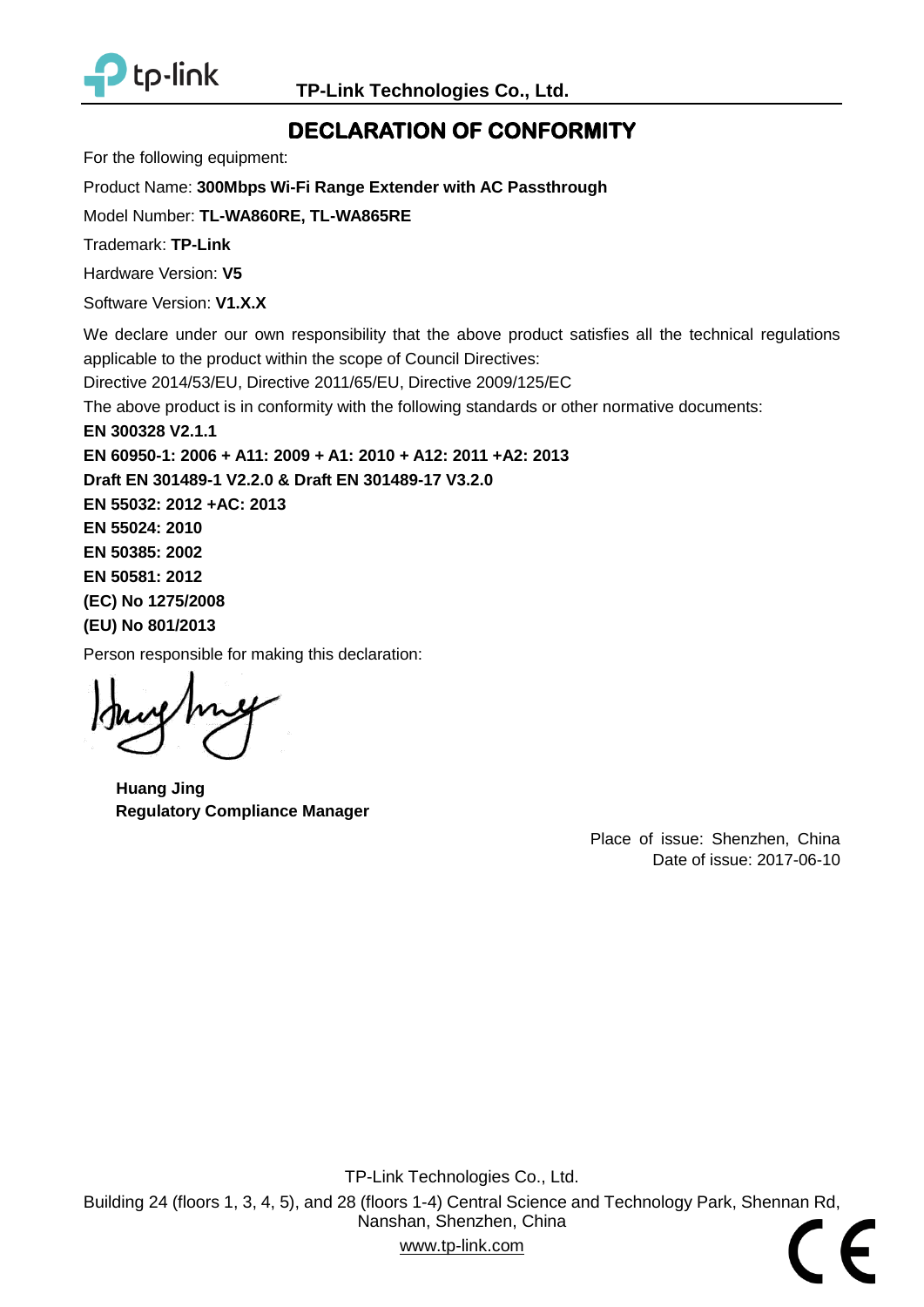

# **KONFORMITÄTSERKLÄRUNG**

Für das folgende Gerät:

Produktbezeichnung: **300Mbps Wi-Fi Range Extender with AC Passthrough**

Modellnummer: **[TL-WA860RE, TL-WA865RE](#page-0-0)**

Handelsmarke:**TP-Link**

Hardwareversion: **V5**

Softwareversion:**V1.X.X**

Erklären wir eigenverantwortlich, dass das Produkt alle anwendbaren technischen Grenzwerte hinsichtlich folgender Richtlinien einhält:

Richtlinie 2014/53/EU, Richtlinie 2011/65/EU, Richtlinie 2009/125/EG

Oben genanntes Produkt entspricht den folgenden Standards/Normen: **EN 300328 V2.1.1 EN 60950-1: 2006 + A11: 2009 + A1: 2010 + A12: 2011 +A2: 2013 Draft EN 301489-1 V2.2.0 & Draft EN 301489-17 V3.2.0 EN 55032: 2012 +AC: 2013 EN 55024: 2010 EN 50385: 2002 EN 50581: 2012 (EC) No 1275/2008 (EU) No 801/2013**

Für diese Erklärung verantwortlich:

**Huang Jing Regulatory Compliance Manager**

Ausstellungsort: Shenzhen, China Ausstellungsdatum: [2017-06-10](#page-0-1)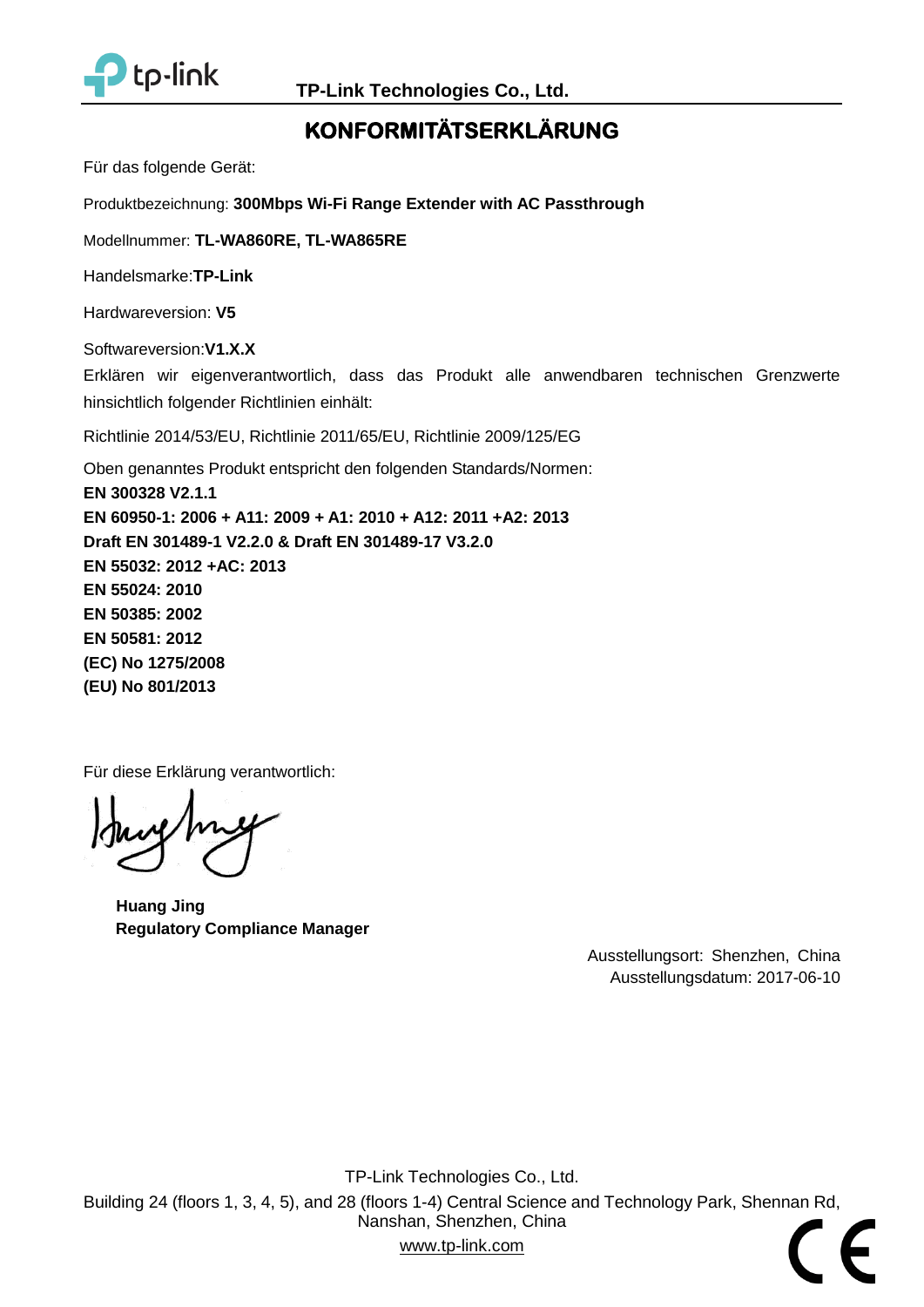

# **DICHIARAZIONE DI CONFORMITA'**

Per i seguenti dispositivi:

Nome Prodotto: **[300Mbps Wi-Fi Range Extender with AC Passthrough](#page-0-2)**

Modello: **[TL-WA860RE, TL-WA865RE](#page-0-0)**

Trademark: **TP-Link**

Versione Hardware: **V5**

Versione Software: **V1.X.X**

Dichiariamo sotto la nostra responsabilità che il prodotto sopra riportato soddisfa tutti i regolamenti tecnici applicabili al prodotto all'interno dell'ambito delle Direttive del Concilio:

Direttiva 2014/53/UE, Direttiva 2011/65/UE, Direttiva 2009/125/CE

Il prodotto sopra riportato è conforme ai seguenti standard o documenti relativi ad altre normative:

**[EN 300328 V2.1.1](#page-0-3) [EN 60950-1: 2006 + A11: 2009 + A1: 2010 + A12:](#page-0-3)  [2011 +A2: 2013](#page-0-3) [Draft EN 301489-1 V2.2.0](#page-0-3) & Draft EN 301489-17 [V3.2.0](#page-0-3) [EN 55032: 2012 +AC: 2013](#page-0-3) [EN 55024: 2010](#page-0-3) [EN 50385: 2002](#page-0-3) [EN 50581: 2012](#page-0-3) [\(EC\) No 1275/2008](#page-0-3) [\(EU\) No 801/2013](#page-0-3)**

Persona responsabile della conformità di questa dichiarazione:

**Huang Jing Manager Responsabile della Compatibilità con i Regolamenti**

Luogo di Rilascio: Shenzhen, China Data di Rilascio: [2017-06-10](#page-0-1)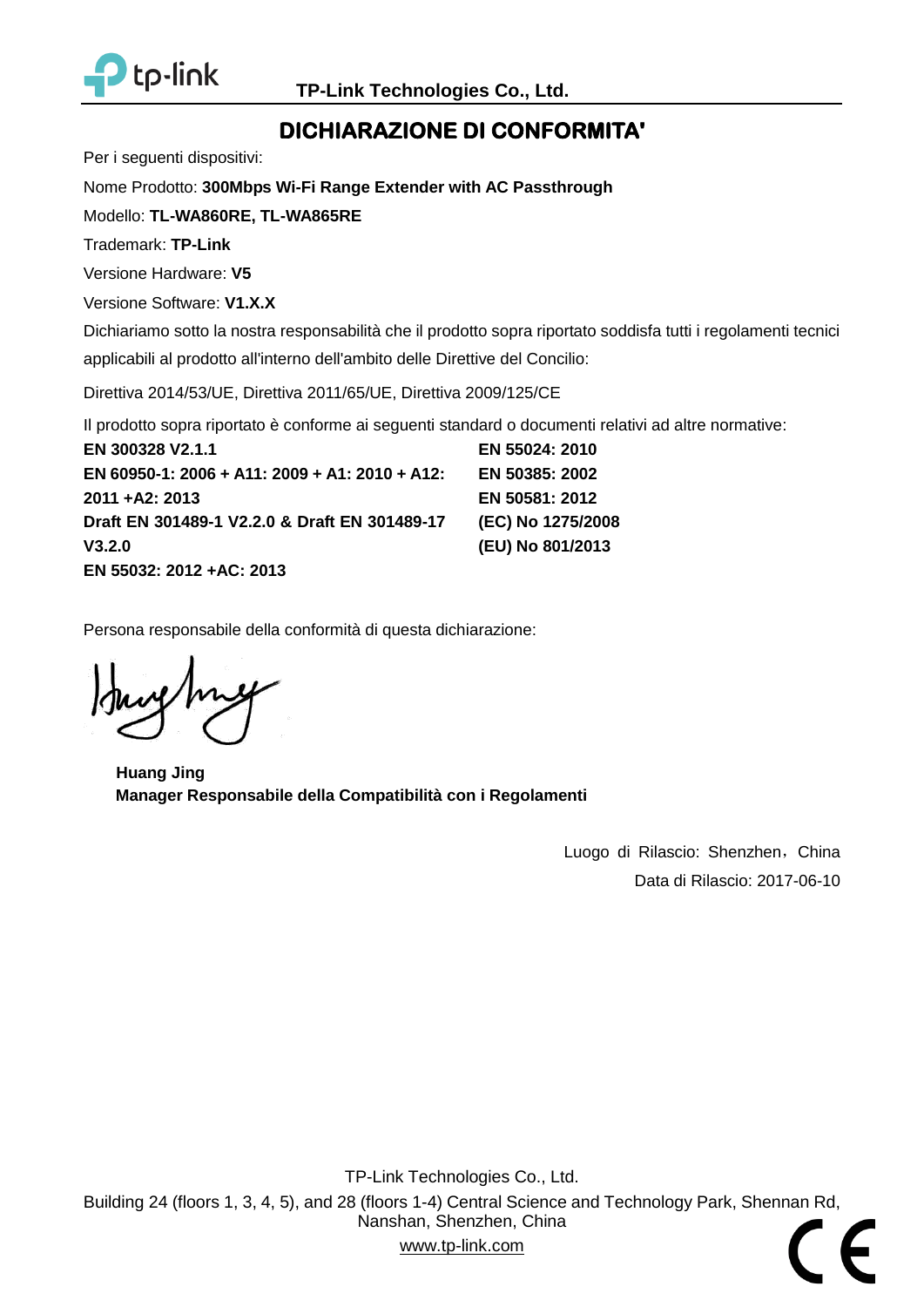

## **DÉ CLARATION DE CONFORMITÉ**

Pour le produit ci-après:

Nom de produit: **[300Mbps Wi-Fi Range Extender with AC Passthrough](#page-0-2)**

Modèle: **[TL-WA860RE, TL-WA865RE](#page-0-0)**

Marque déposée: **TP-Link**

Version matérielle:**V5**

Version logicielle:**V1.X.X**

Nous déclarons sous notre propre responsabilité que le produit ci-dessus satisfait à tous les règlements

techniques qui lui sont applicables dans le cadre des directives du conseil :

Directive 2014/53/UE, Directive 2011/65/UE, Directive 2009/125/CE

Le produit ci-dessus est en conformité avec les normes et autres documents normatifs suivant:

**[EN 300328 V2.1.1](#page-0-3) [EN 60950-1: 2006 + A11: 2009 + A1: 2010 + A12:](#page-0-3)  [2011 +A2: 2013](#page-0-3) [Draft EN 301489-1 V2.2.0](#page-0-3) & Draft EN 301489-17 [V3.2.0](#page-0-3) [EN 55032: 2012 +AC: 2013](#page-0-3) [EN 55024: 2010](#page-0-3) [EN 50385: 2002](#page-0-3) [EN 50581: 2012](#page-0-3) [\(EC\) No 1275/2008](#page-0-3) [\(EU\) No 801/2013](#page-0-3)**

Personne responsable de cette déclaration:

**Huang Jing Responsable de la conformité réglementaire**

Lieu de délivrance: Shenzhen, China Date d'émission: [2017-06-10](#page-0-1)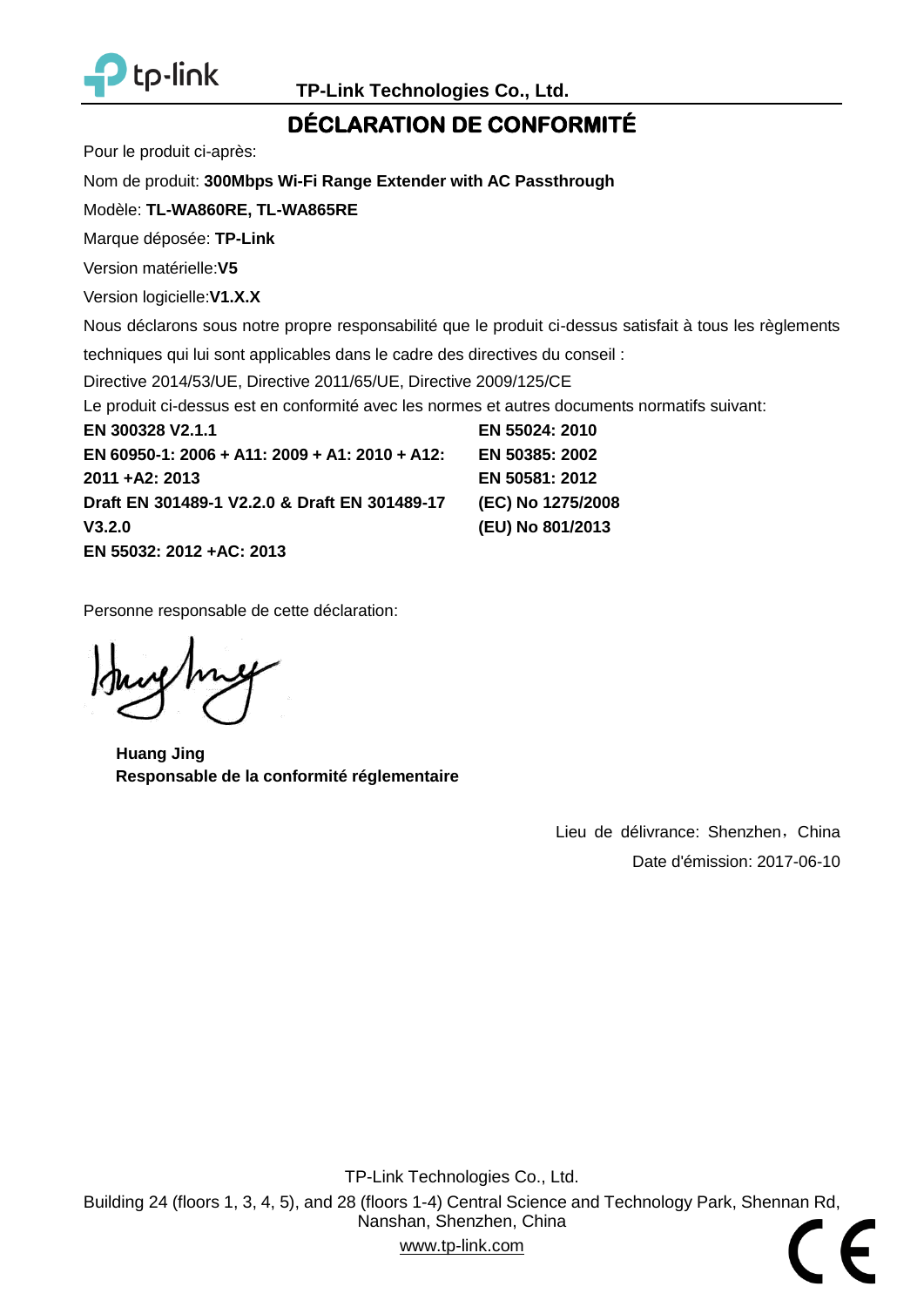

### **UYGUNLUK BEYANI**

Aşağıdaki ekipmanlar için:

Ürün Adı: **[300Mbps Wi-Fi Range Extender with AC Passthrough](#page-0-2)**

Model Numarası: **[TL-WA860RE, TL-WA865RE](#page-0-0)**

Marka: **TP-Link**

Donanım versiyonu: **V5**

Yazılım versiyonu: **V1.X.X**

Yukarıdaki ürünün, Yönetim Kurulunun Direktifleri kapsamındaki geçerli tüm teknik mevzuatları karşıladığını beyan ederiz:

2014/53/EU, 2011/65/EU, 2009/125/EC yönetmelikleri

Yukarıdaki ürün, aşağıdaki standartlarla veya örnek olarak gösterilen diğer dökümanlarla uyumludur:

**[EN 300328 V2.1.1](#page-0-3) [EN 60950-1: 2006 + A11: 2009 + A1: 2010 + A12:](#page-0-3)  [2011 +A2: 2013](#page-0-3) [Draft EN 301489-1 V2.2.0](#page-0-3) & Draft EN 301489-17 [V3.2.0](#page-0-3) [\(EU\) No 801/2013](#page-0-3)**

**[EN 55032: 2012 +AC: 2013](#page-0-3)**

Bu bildirimi yapmak için sorumlu kişi:

**Huang Jing Yasal Uygunluk Müdürü**

Verildiği yer: Shenzhen, China Yayın tarihi: [2017-06-10](#page-0-1)

**[EN 55024: 2010](#page-0-3) [EN 50385: 2002](#page-0-3) [EN 50581: 2012](#page-0-3) [\(EC\) No 1275/2008](#page-0-3)**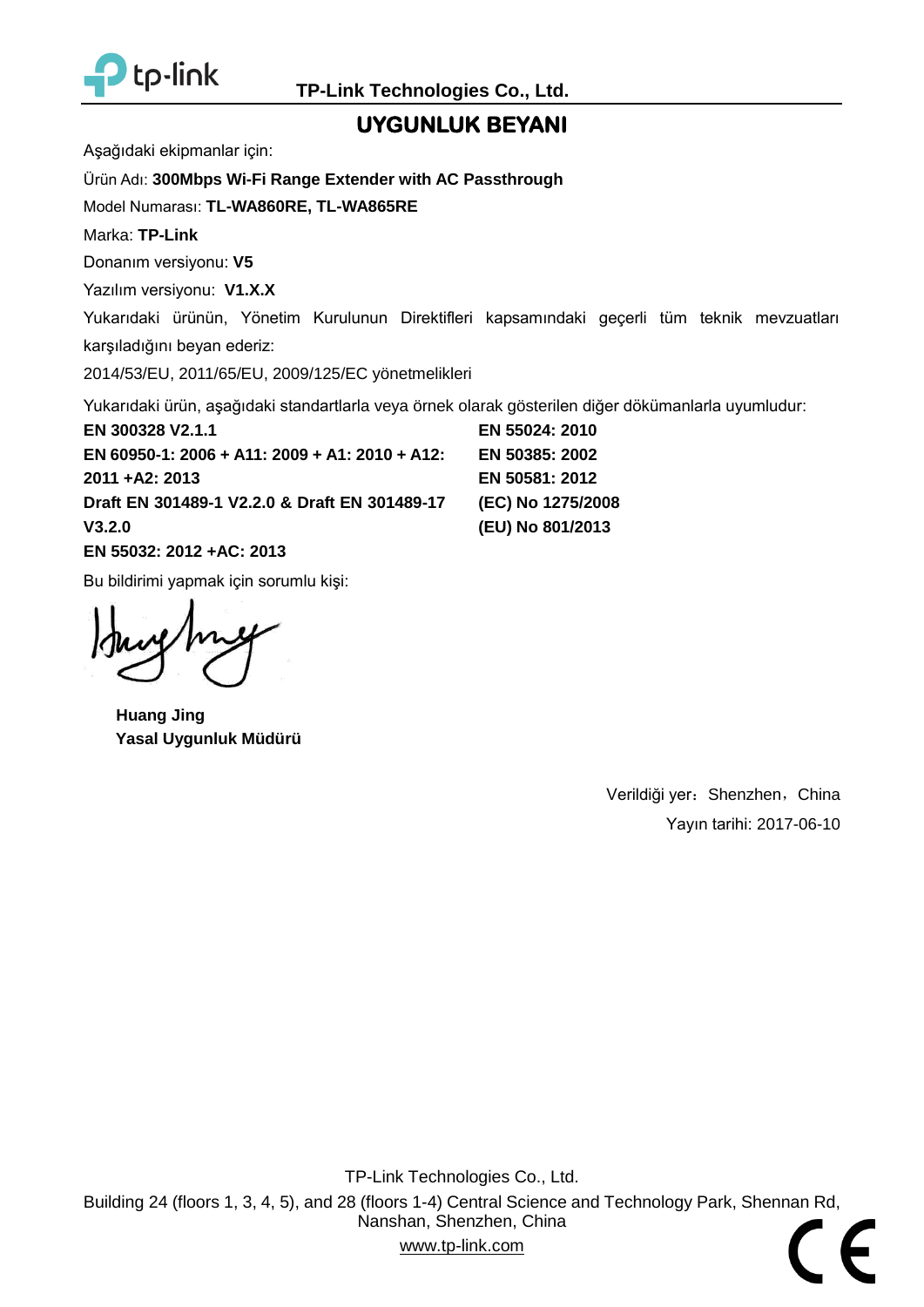

## **DECLARACIÓ N DE CONFORMIDAD**

Para el siguiente equipo:

Nombre del Producto: **[300Mbps Wi-Fi Range Extender with AC Passthrough](#page-0-2)**

Número de Modelo: **[TL-WA860RE, TL-WA865RE](#page-0-0)**

Marca Registrada: **TP-Link**

Versión de Hardware: **V5**

Versión de Software: **V1.X.X**

Declaramos bajo nuestra propia responsabilidad que el producto siguiente cumple con todas las regulaciones técnicas aplicables al producto dentro del ámbito de aplicación de las Directivas:

Directiva 2014/53/UE, Directiva 2011/65/UE, Directiva 2009/125/CE

El producto siguiente está en conformidad con los siguientes estándares u otros documentos normativos:

**[EN 300328 V2.1.1](#page-0-3) [EN 60950-1: 2006 + A11: 2009 + A1: 2010 + A12:](#page-0-3)  [2011 +A2: 2013](#page-0-3) [Draft EN 301489-1 V2.2.0](#page-0-3) & Draft EN 301489-17 [V3.2.0](#page-0-3) [EN 55032: 2012 +AC: 2013](#page-0-3) [EN 55024: 2010](#page-0-3) [EN 50385: 2002](#page-0-3) [EN 50581: 2012](#page-0-3) [\(EC\) No 1275/2008](#page-0-3) [\(EU\) No 801/2013](#page-0-3)**

Persona responsable de la realización de esta declaración:

**Huang Jing Responsable del Cumplimiento Normativo**

Lugar de emisión: Shenzhen, China Fecha de emisión: [2017-06-10](#page-0-1)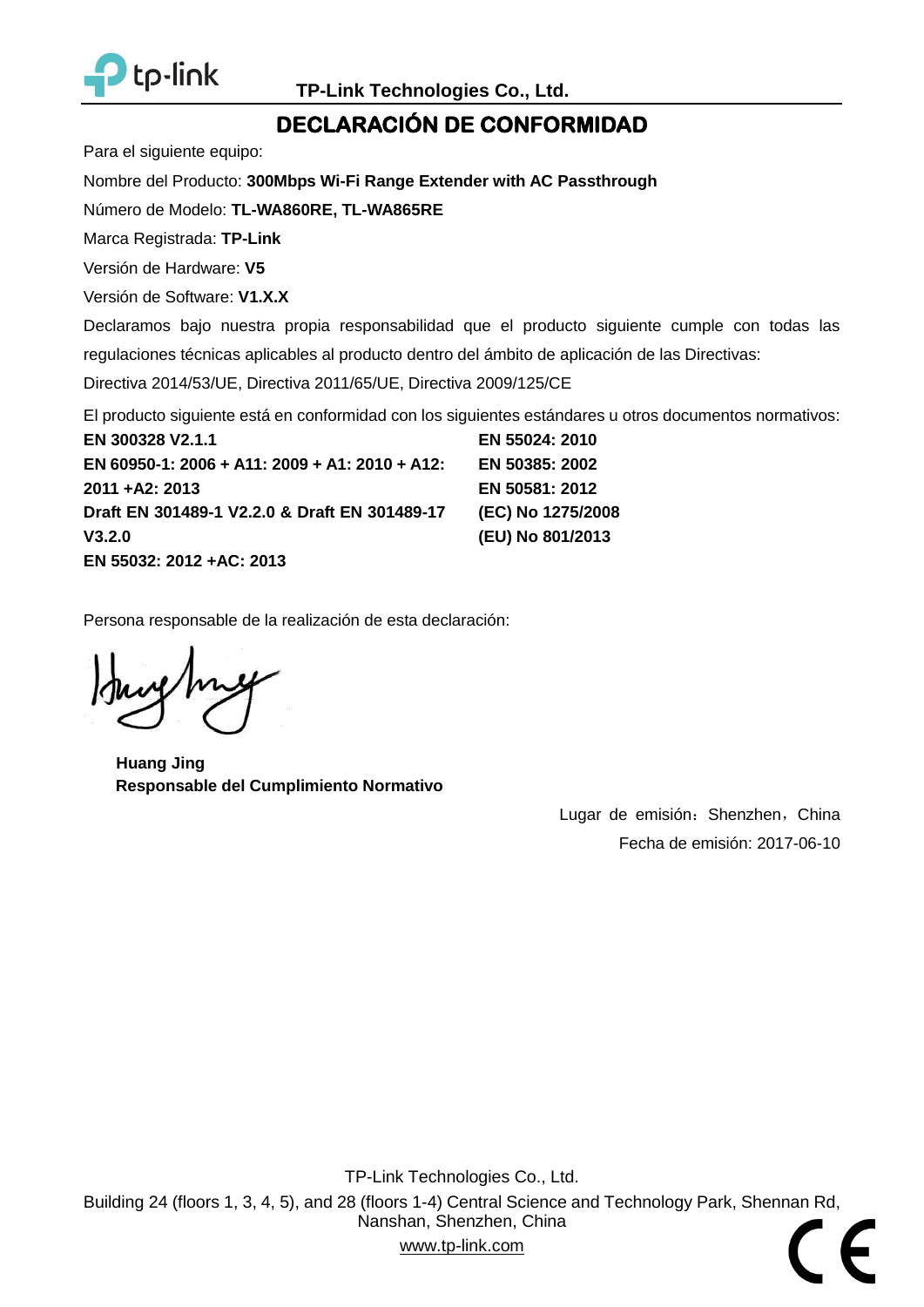

## **CONFORMITEITSVERKLARING**

Voor de volgende uitrusting:

Product Naam: **[300Mbps Wi-Fi Range Extender with AC Passthrough](#page-0-2)**

Model Nummer: **[TL-WA860RE, TL-WA865RE](#page-0-0)**

Handelsmerk: **TP-Link**

Hardware versie: **V5**

Software versie: **V1.X.X**

Wij verklaren onder eigen verantwoordelijkheid dat het bovenstaande product voldoet aan alle technische

voorschriften die van toepassing zijn op het product binnen het toepassingsgebied van de richtlijnen van de Raad:

Richtlijn 2014/53/EU, Richtlijn 2011/65/EU, Richtlijn 2009/125/EG

Het bovenstaande product is in overeenstemming met de volgende normen of andere normatieve documenten:

| EN 300328 V2.1.1                               | EN 55024: 2010    |
|------------------------------------------------|-------------------|
| EN 60950-1: 2006 + A11: 2009 + A1: 2010 + A12: | EN 50385: 2002    |
| 2011 + A2: 2013                                | EN 50581: 2012    |
| Draft EN 301489-1 V2.2.0 & Draft EN 301489-17  | (EC) No 1275/2008 |
| V3.2.0                                         | (EU) No 801/2013  |
| EN 55032: 2012 +AC: 2013                       |                   |

Persoon die verantwoordelijk is voor het maken van deze verklaring:

**Huang Jing Regulatory Compliance Manager**

Plaats van uitgave: Shenzhen, China Afgiftedatum: [2017-06-10](#page-0-1)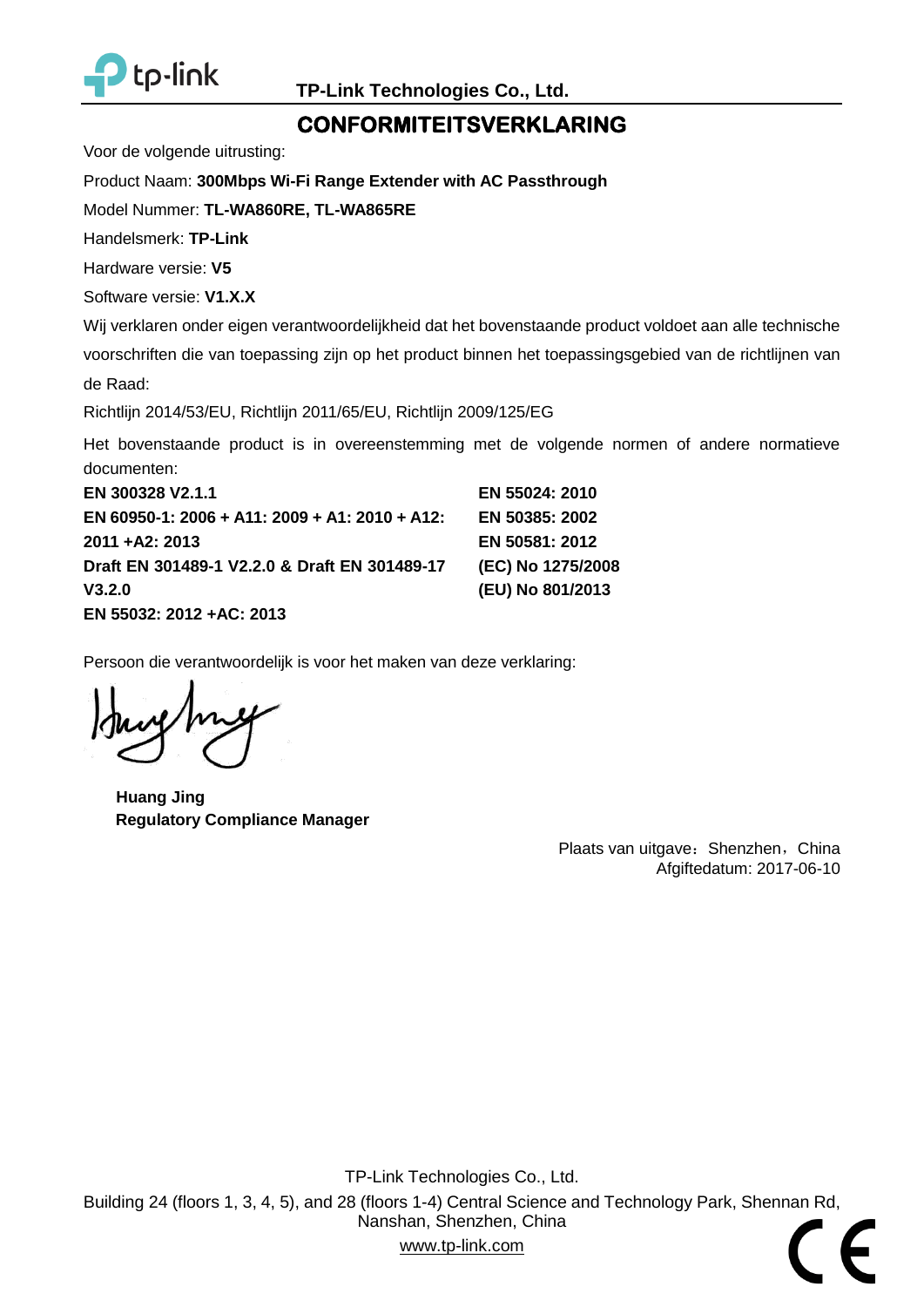

## **DECLARAÇÃO DE CONFORMIDADE**

Para o seguinte equipamento:

Nome do produto: **[300Mbps Wi-Fi Range Extender with AC Passthrough](#page-0-2)**

Modelo número: **[TL-WA860RE, TL-WA865RE](#page-0-0)**

Marca comercial: **TP-Link**

Versão de Hardware: **V5**

Versão de Software: **V1.X.X**

Declaramos sob nossa responsabilidade que o produto acima mencionado respeita todas as normas técnicas aplicáveis ao produto no âmbito das Diretivas:

Diretiva 2014/53/UE, Diretiva 2011/65/UE, Diretiva 2009/125/CE

O produto acima está em conformidade com as seguintes normas ou outros documentos normativos:

**[EN 300328 V2.1.1](#page-0-3) [EN 60950-1: 2006 + A11: 2009 + A1: 2010 + A12:](#page-0-3)  [2011 +A2: 2013](#page-0-3) [Draft EN 301489-1 V2.2.0](#page-0-3) & Draft EN 301489-17 [V3.2.0](#page-0-3) [EN 55032: 2012 +AC: 2013](#page-0-3) [EN 55024: 2010](#page-0-3) [EN 50385: 2002](#page-0-3) [EN 50581: 2012](#page-0-3) [\(EC\) No 1275/2008](#page-0-3) [\(EU\) No 801/2013](#page-0-3)**

Pessoa responsável por esta declaração:

**Huang Jing Responsável pelos Regulamentos de conformidade:**

Local de emissão: Shenzhen, China Data de emissão: [2017-06-10](#page-0-1)

TP-Link Technologies Co., Ltd. Building 24 (floors 1, 3, 4, 5), and 28 (floors 1-4) Central Science and Technology Park, Shennan Rd, Nanshan, Shenzhen, China www.tp-link.com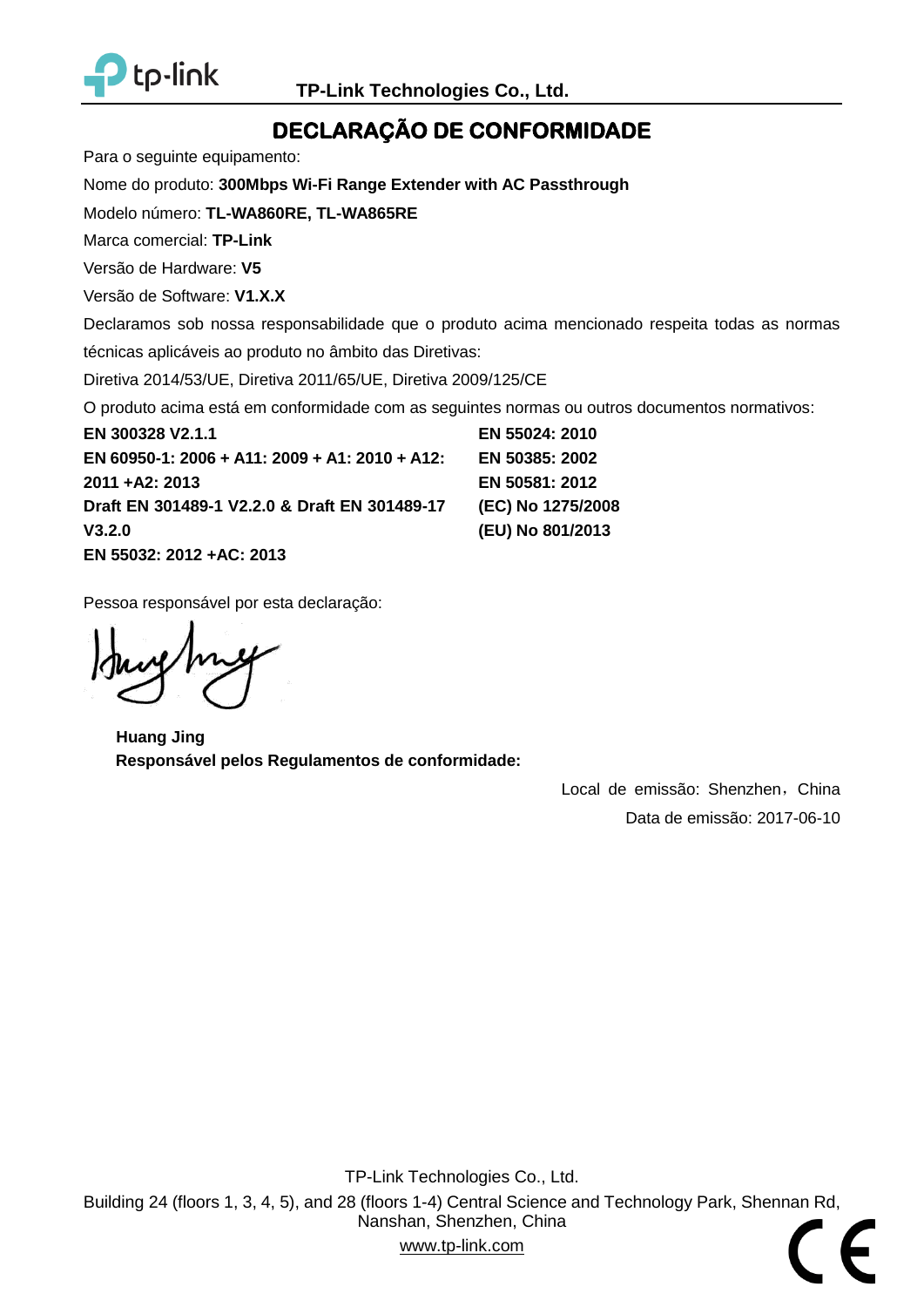

## **OVERENSSTEMMELSESERKLÆ RING**

For følgende udstyr:

Produktnavn: **[300Mbps Wi-Fi Range Extender with AC Passthrough](#page-0-2)**

Modelnummer: **[TL-WA860RE, TL-WA865RE](#page-0-0)**

Varemærke: **TP-Link**

Hardware-version: **V5**

Software-version: **V1.X.X**

Vi erklærer under eget ansvar, at ovennævnte produkt opfylder alle de tekniske forskrifter for varen inden for rammerne af Rådets direktiver:

Direktiv 2014/53/EU, Direktiv 2011/65/EU, Direktiv 2009/125/EF

Ovennævnte produkt er i overensstemmelse med følgende standarder eller andre normative dokumenter:

**[EN 300328 V2.1.1](#page-0-3) [EN 60950-1: 2006 + A11: 2009 + A1: 2010 + A12:](#page-0-3)  [2011 +A2: 2013](#page-0-3) [Draft EN 301489-1 V2.2.0](#page-0-3) & Draft EN 301489-17 [V3.2.0](#page-0-3) [EN 55032: 2012 +AC: 2013](#page-0-3) [EN 55024: 2010](#page-0-3) [EN 50385: 2002](#page-0-3) [EN 50581: 2012](#page-0-3) [\(EC\) No 1275/2008](#page-0-3) [\(EU\) No 801/2013](#page-0-3)**

Ansvarlige for at udføre denne erklæring:

**Huang Jing Ansvarlige for overholdelse af foreskrifter**

Udstedelsessted: Shenzhen, China Udstedelsesdato: [2017-06-10](#page-0-1)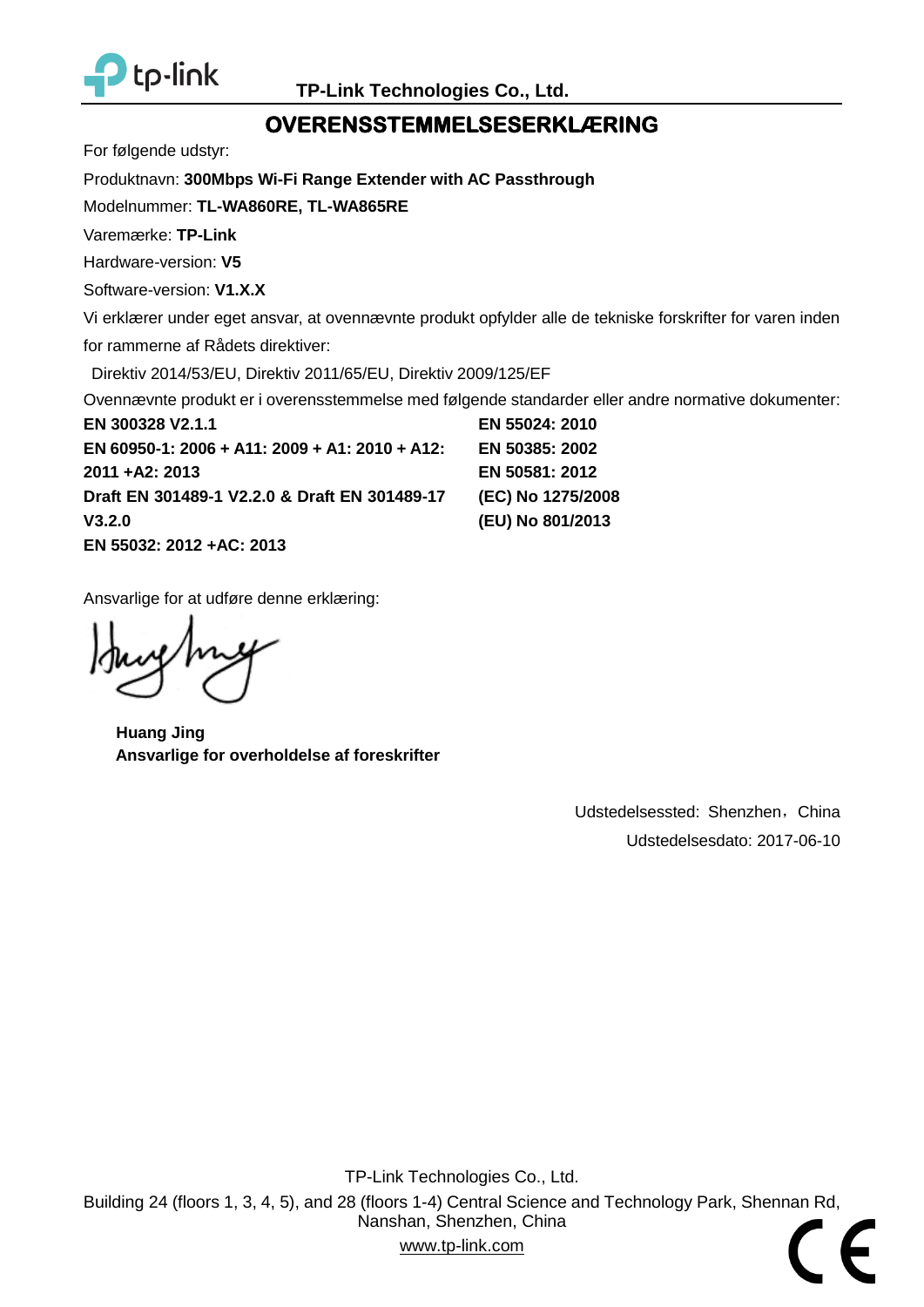

## **SÄ Ä NNÖ STENMUKAISUUSILMOITUS**

Seuraaville laitteille:

Tuotteen nimi: **[300Mbps Wi-Fi Range Extender with AC Passthrough](#page-0-2)**

Mallinumero: **[TL-WA860RE, TL-WA865RE](#page-0-0)**

Tavaramerkki: **TP-Link**

Laitteisto versio: **V5**

Ohjelma versio: **V1.X.X**

Ilmoitamme omalla vastuullamme, että yllä mainittu tuote täyttää kaikki tuotteeseen soveltuvat tekniset säännökset seuraavien neuvoston direktiivien mukaisesti:

Direktiivi 2014/53/EU, Direktiivi 2011/65/EU, Direktiivi 2009/25/EY

Yllä mainittu tuote noudattaa seuraavia standardeja ja muita normatiivisia asiakirjoja:

**[EN 300328 V2.1.1](#page-0-3) [EN 60950-1: 2006 + A11: 2009 + A1: 2010 + A12:](#page-0-3)  [2011 +A2: 2013](#page-0-3) [Draft EN 301489-1 V2.2.0](#page-0-3) & Draft EN 301489-17 [V3.2.0](#page-0-3) [EN 55032: 2012 +AC: 2013](#page-0-3) [EN 55024: 2010](#page-0-3) [EN 50385: 2002](#page-0-3) [EN 50581: 2012](#page-0-3) [\(EC\) No 1275/2008](#page-0-3) [\(EU\) No 801/2013](#page-0-3)**

Tästä ilmoituksessa vastuussa oleva henkilö:

**Huang Jing Säännöstenmukaisuuspäällikkö**

Valmistusmaa: Shenzhen, China Julkaisupäivä: [2017-06-10](#page-0-1)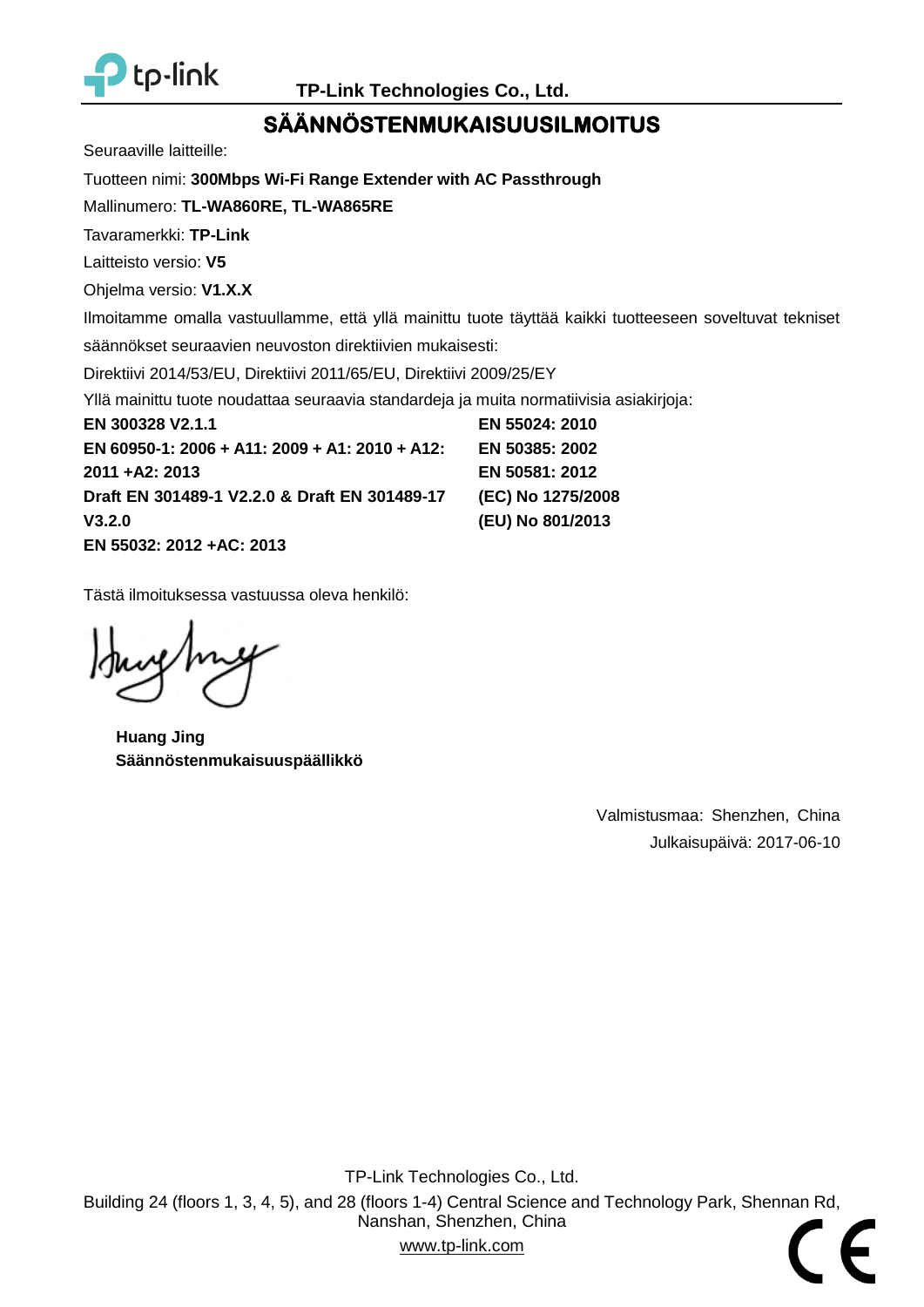

### **SAMSVARSERKLÆ RING**

For bruk av følgende utstyr:

Produktnavn: **[300Mbps Wi-Fi Range Extender with AC Passthrough](#page-0-2)**

Modellnummer: **[TL-WA860RE, TL-WA865RE](#page-0-0)**

Varemerke: **TP-Link**

Maskinvareversjon: **V5**

Programvareversjon: **V1.X.X**

Vi bekrefter herved, og under vårt eget ansvar, at produktene ovenfor tilfredsstiller alle de tekniske bestemmelsene for produktet som er gitt under EU-direktivene:

Direktiv 2014/53/EU, Direktiv 2011/65/EU og Direktiv 2009/125/EC

Produktet ovenfor samsvarer med de følgende standarder eller andre normative dokumenter:

**[EN 300328 V2.1.1](#page-0-3) [EN 60950-1: 2006 + A11: 2009 + A1: 2010 + A12:](#page-0-3)  [2011 +A2: 2013](#page-0-3) [Draft EN 301489-1 V2.2.0](#page-0-3) & Draft EN 301489-17 [V3.2.0](#page-0-3) [EN 55032: 2012 +AC: 2013](#page-0-3) [EN 55024: 2010](#page-0-3) [EN 50385: 2002](#page-0-3) [EN 50581: 2012](#page-0-3) [\(EC\) No 1275/2008](#page-0-3) [\(EU\) No 801/2013](#page-0-3)**

Ansvarlig person for denne deklarasjonen:

**Huang Jing Oppnevnt compliance-leder**

Utstedt i: Shenzhen, Kina Utstedelsesdato: [2017-06-10](#page-0-1)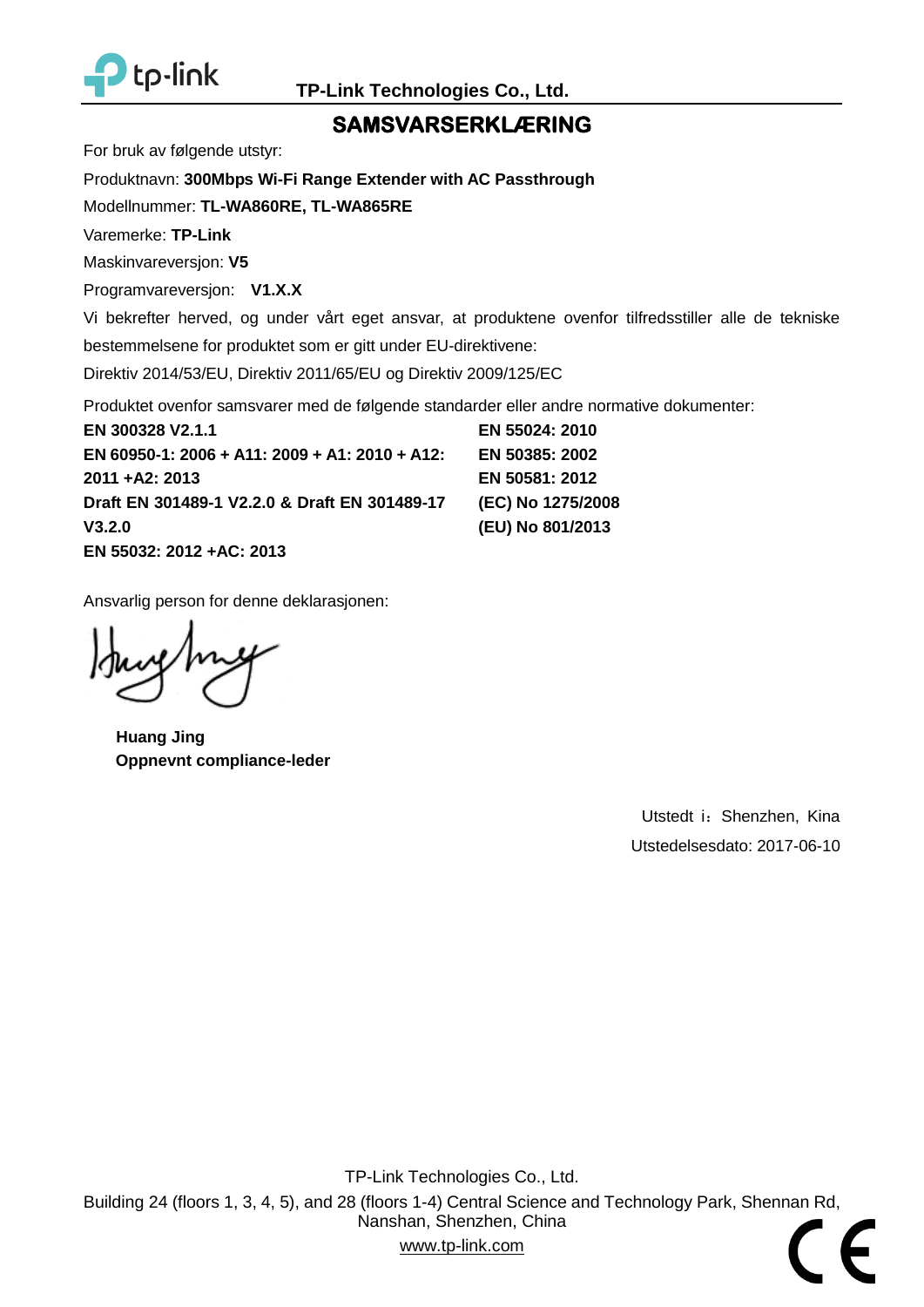

## **DEKLARATION OM Ö VERENSSTÄ MMELSE**

För följande utrustning:

Produktnamn: **[300Mbps Wi-Fi Range Extender with AC Passthrough](#page-0-2)**

Modelnummer: **[TL-WA860RE, TL-WA865RE](#page-0-0)**

Varumärke: **TP-Link**

Hårdvaru version: **V5**

Mjukvaru version: **V1.X.X**

Vi tillkännager under vårt ECet ansvar att ovanstående produkt uppfyller alla tekniska bestämmelser som

gäller för produkten inom ramen för rådets direktiv:

Direktiv 2014/53/EU, Direktiv 2011/65/EU, Direktiv 2009/125/EG

Ovanstående produkt överensstämmer med följande standarder eller andra normativa dokument:

**[EN 300328 V2.1.1](#page-0-3) [EN 60950-1: 2006 + A11: 2009 + A1: 2010 + A12:](#page-0-3)  [2011 +A2: 2013](#page-0-3) [Draft EN 301489-1 V2.2.0](#page-0-3) & Draft EN 301489-17 [V3.2.0](#page-0-3) [EN 55032: 2012 +AC: 2013](#page-0-3)**

**[EN 55024: 2010](#page-0-3) [EN 50385: 2002](#page-0-3) [EN 50581: 2012](#page-0-3) [\(EC\) No 1275/2008](#page-0-3) [\(EU\) No 801/2013](#page-0-3)**

Person som ansvarar för detta uttalande:

**Huang Jing Regulatory Compliance Manager (Chef för regelverk)**

Intygs land: Shenzhen, China Utgivningsdatum: [2017-06-10](#page-0-1)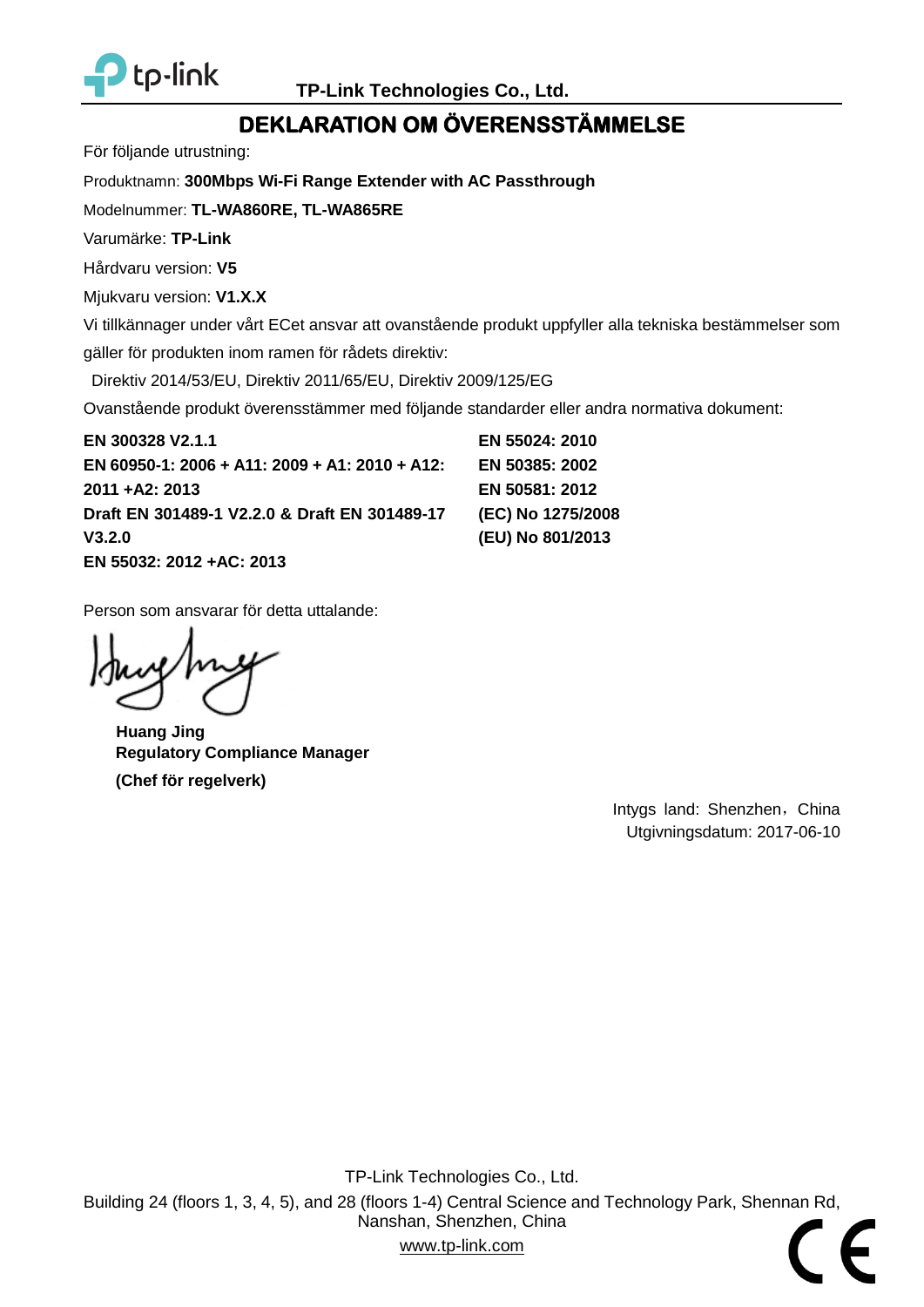

### **ΔΗΛΩΣΗ ΣΥΜΜΟΡΦΩΣΗΣ**

Για τον ακόλουθο εξοπλισμό:

Όνομα Προϊόντος: **[300Mbps Wi-Fi Range Extender](#page-0-2) with AC Passthrough**

Αριθμός Μοντέλου: **[TL-WA860RE,](#page-0-0) TL-WA865RE**

Εμπορικό Σήμα: **TP-LINK**

Έκδοση Υλικού:[V5](#page-0-4)

Έκδοση Λογισμικού:[V1.X.X](#page-0-5)

Διακηρύσσουμε με κάθε ευθύνη ότι το παραπάνω προϊόν συμμορφώνεται με όλους τους τεχνικούς κανονισμούς

που ισχύουν για το προϊόν, εντός του αντικειμένου των Κοινοτικών Οδηγιών:

Οδηγία 2014/53/EE, Οδηγία 2011/65/EE, Οδηγία 2009 /125/EK

Το παραπάνω προϊόν βρίσκεται σε συμμόρφωση με τα ακόλουθα πρότυπα ή άλλα έγγραφα συμμόρφωσης

**[EN 300328 V2.1.1](#page-0-3) [EN 60950-1: 2006 + A11: 2009 + A1: 2010 + A12:](#page-0-3)  [2011 +A2: 2013](#page-0-3) [Draft EN 301489-1 V2.2.0](#page-0-3) & Draft EN 301489-17 [V3.2.0](#page-0-3) [EN 55032: 2012 +AC: 2013](#page-0-3)**

**[EN 55024: 2010](#page-0-3) [EN 50385: 2002](#page-0-3) [EN 50581: 2012](#page-0-3) [\(EC\) No 1275/2008](#page-0-3) [\(EU\) No 801/2013](#page-0-3)**

Υπεύθυνος γι' αυτή τη δήλωση:

**Huang Jing Διευθυντής για τη Συμμόρφωση με τους Κανονισμούς**

Τόπος Έκδοσης: Shenzhen, China Ημερομηνία Έκδοσης: [2017-06-10](#page-0-1)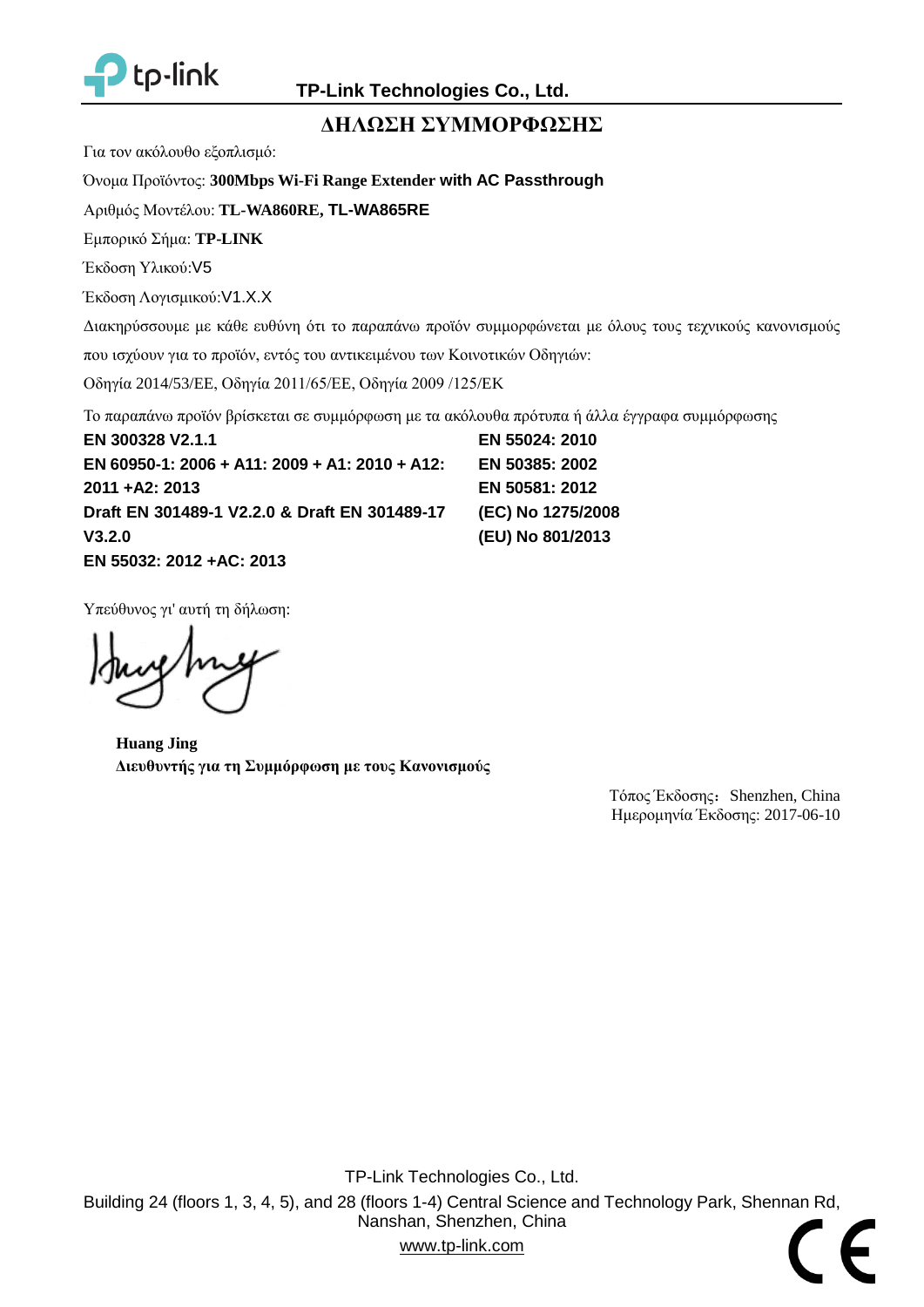

## **DEKLARACJA ZGODNOŚCI**

Dla następującego urządzenia:

#### Nazwa: **[300Mbps Wi-Fi Range Extender with AC Passthrough](#page-0-2)**

Model: **[TL-WA860RE, TL-WA865RE](#page-0-0)**

Znak towarowy: **TP-Link**

Wersja sprzętowa:**V5**

Wersja oprogramowania:**V1.X.X**

Deklarujemy na własną odpowiedzialność, że powyższy produkt spełnia wszystkie dotyczące go wymagania techniczne, będące w zakresie następujących dyrektyw Rady: Dyrektywa 2014/53/UE, Dyrektywa 2011/65/UE, Dyrektywa 2009/125/WE

Powyższy produkt jest zgodny z następującym standardami oraz innymi dokumentami normatywnymi:

**[EN 300328 V2.1.1](#page-0-3) [EN 60950-1: 2006 + A11: 2009 + A1: 2010 + A12:](#page-0-3)  [2011 +A2: 2013](#page-0-3) [Draft EN 301489-1 V2.2.0](#page-0-3) & Draft EN 301489-17 [V3.2.0](#page-0-3) [EN 55024: 2010](#page-0-3) [EN 50385: 2002](#page-0-3) [EN 50581: 2012](#page-0-3) [\(EC\) No 1275/2008](#page-0-3) [\(EU\) No 801/2013](#page-0-3)**

**[EN 55032: 2012 +AC: 2013](#page-0-3)**

Osoba odpowiedzialna za sporządzenie niniejszej deklaracji:

**Huang Jing Kierownik ds. Zgodności**

Miejsce wydania: Shenzhen, China Data wystawienia: [2017-06-10](#page-0-1)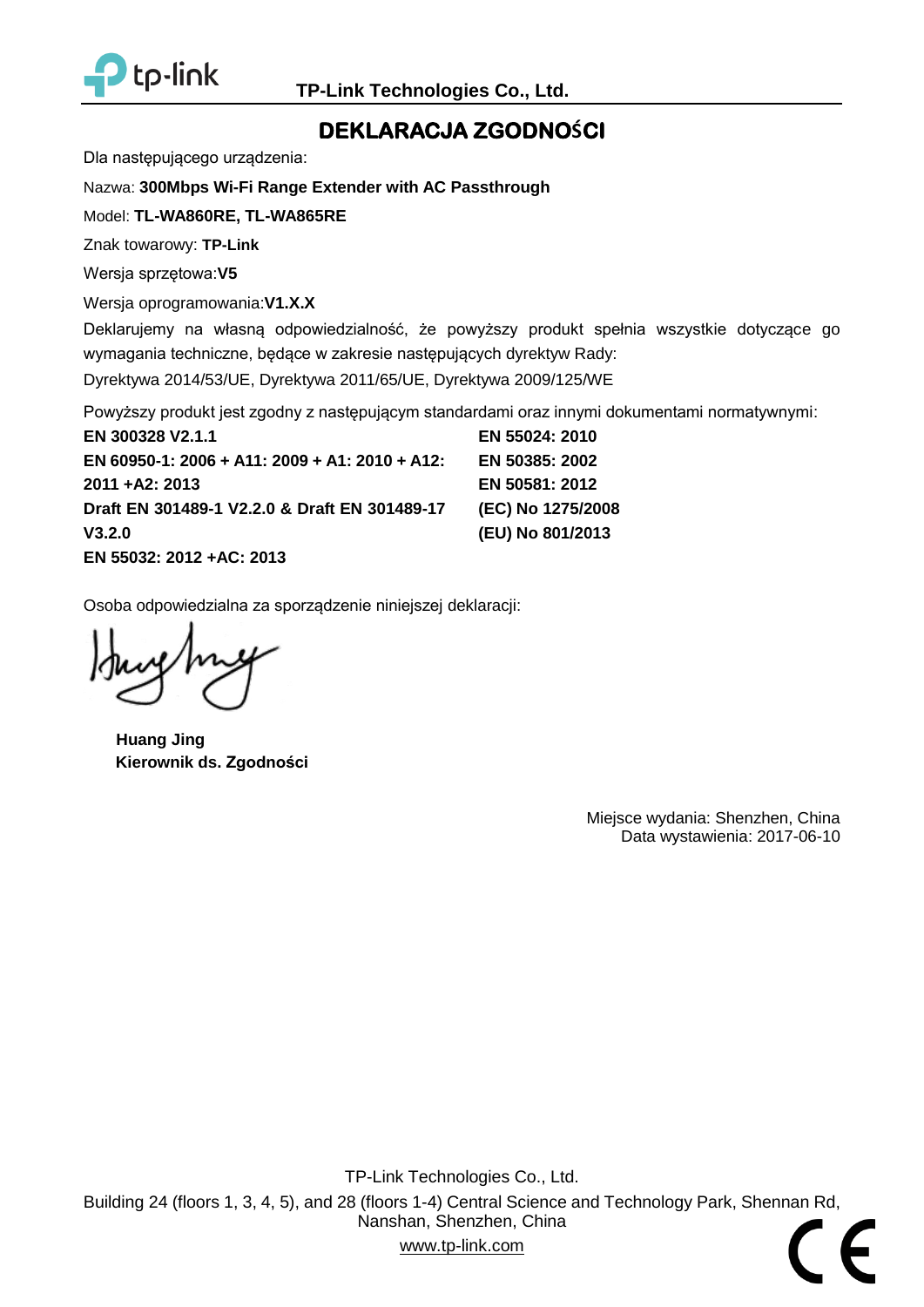

# **PROHLÁŠENÍ O SHODĚ**

Pro následující zařízení:

Název výrobku: **[300Mbps Wi-Fi Range Extender](#page-0-2) with AC Passthrough**

Modelové číslo: **TL-WA860RE, [TL-WA865RE](#page-0-0)**

Ochranná známka: **TP-Link**

Verze hardwaru:**V5**

Verze software:**V1.X.X**

Prohlašujeme na naši vlastní odpovědnost, že výše uvedený produkt splňuje všechny technické předpisy

týkající se produktu, v rámci směrnic Rady EU:

Směrnice 2014/53/EU, Směrnice 2011/65/EU, Směrnice 2009/125/ES

Výše uvedený výrobek je ve shodě s následujícími normami nebo jinými normativními dokumenty:

**[EN 300328 V2.1.1](#page-0-3) [EN 60950-1: 2006 + A11: 2009 + A1: 2010 + A12:](#page-0-3)  [2011 +A2: 2013](#page-0-3) [Draft EN 301489-1 V2.2.0](#page-0-3) & Draft EN 301489-17 [V3.2.0](#page-0-3) [EN 55032: 2012 +AC: 2013](#page-0-3) [EN 55024: 2010](#page-0-3) [EN 50385: 2002](#page-0-3) [EN 50581: 2012](#page-0-3) [\(EC\) No 1275/2008](#page-0-3) [\(EU\) No 801/2013](#page-0-3)**

Osoba odpovědná za provádění tohoto prohlášení:

**Huang Jing Regulatory Compliance Manager**

Místo vydání: Shenzhen, China Datum vydání: [2017-06-10](#page-0-1)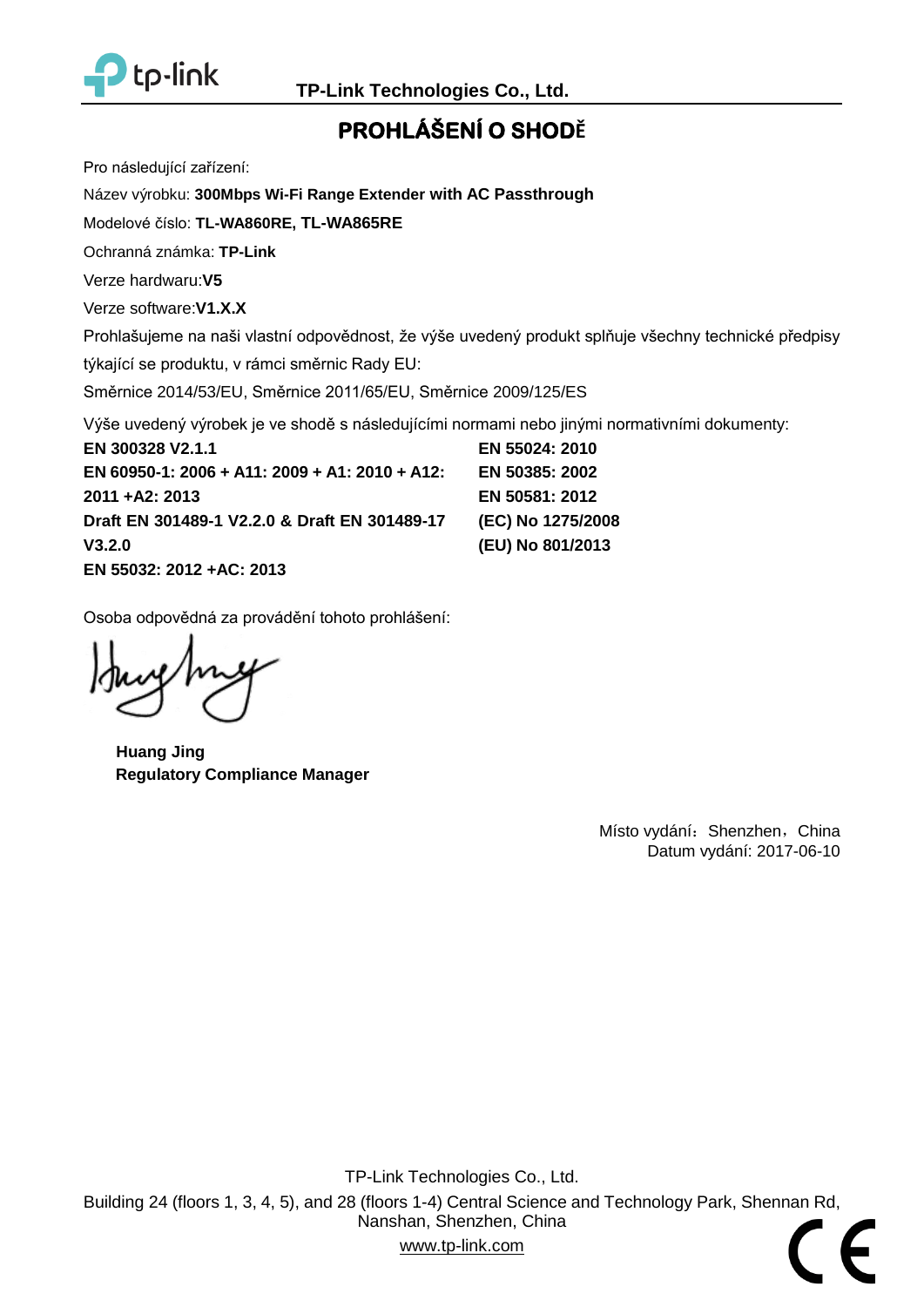

# **PREHLÁ SENIE O ZHODE**

Pre nasledujúce zariadenia:

Názov výrobku: **[300Mbps Wi-Fi Range Extender with AC Passthrough](#page-0-2)**

Modelové číslo: **[TL-WA860RE, TL-WA865RE](#page-0-0)**

Ochranná známka: **TP-Link**

Verzia hardwaru:**V5**

Softvér verzie:**V1.X.X**

Prehlasujeme na našu vlastnú zodpovednosť, že vyššie uvedený produkt spĺňa všetky technické predpisy

týkajúce sa produktu, v rámci smerníc Rady EÚ:

smernice 2014/53/EÚ, smernice 2011/65/EÚ, smernice 2009/125/ES

Vyššie uvedený výrobok je v zhode s nasledujúcimi normami alebo inými normatívnymi dokumentmi:

**[EN 300328 V2.1.1](#page-0-3) [EN 60950-1: 2006 + A11: 2009 + A1: 2010 + A12:](#page-0-3)  [2011 +A2: 2013](#page-0-3) [Draft EN 301489-1 V2.2.0](#page-0-3) & Draft EN 301489-17 [V3.2.0](#page-0-3) [EN 55032: 2012 +AC: 2013](#page-0-3)**

**[EN 55024: 2010](#page-0-3) [EN 50385: 2002](#page-0-3) [EN 50581: 2012](#page-0-3) [\(EC\) No 1275/2008](#page-0-3) [\(EU\) No 801/2013](#page-0-3)**

Osoba zodpovedná za vykonávanie tohto vyhlásenia:

**Huang Jing Regulatory Compliance Manager**

Miesto vydania: Shenzhen, China Dátum vydania: [2017-06-10](#page-0-1)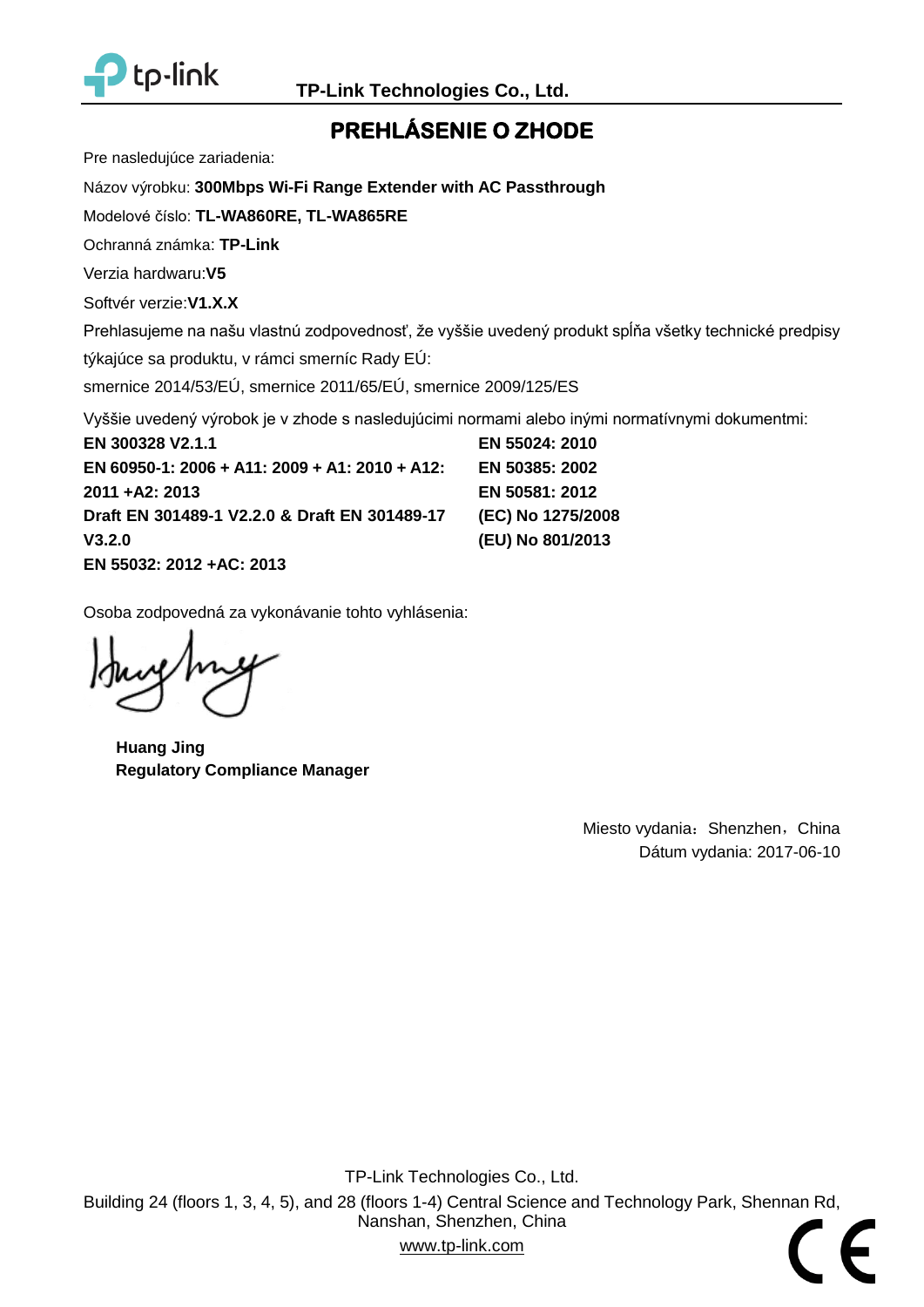

# **MEGFELELŐSÉ GI NYILATKOZAT**

Az alábbi készülékhez:

Termék neve: **[300Mbps Wi-Fi Range Extender with AC Passthrough](#page-0-2)**

Modell száma: **[TL-WA860RE, TL-WA865RE](#page-0-0)**

Gyártó: **TP-Link**

Hardware verzió:**V5**

Software verzió:**V1.X.X**

Saját felelősségünkre kijelentjük, hogy a következő termék megfelel valamennyi jogszabályban foglalt műszaki előírásnak a tanácsi irányelvek alapján:

2014/53/EU Irányelv, 2011/65/EU Irányelv, 2009/125/EK Irányelv

A fenti termék megfelel a következő szabványoknak vagy egyéb normatív dokumentumoknak

**[EN 300328 V2.1.1](#page-0-3) [EN 60950-1: 2006 + A11: 2009 + A1: 2010 + A12:](#page-0-3)  [2011 +A2: 2013](#page-0-3) [Draft EN 301489-1 V2.2.0](#page-0-3) & Draft EN 301489-17 [V3.2.0](#page-0-3) [EN 55032: 2012 +AC: 2013](#page-0-3)**

**[EN 55024: 2010](#page-0-3) [EN 50385: 2002](#page-0-3) [EN 50581: 2012](#page-0-3) [\(EC\) No 1275/2008](#page-0-3) [\(EU\) No 801/2013](#page-0-3)**

A nyilatkozatot tevő felelős személy:

**Huang Jing Szabályozás teljesítésért felelős manager**

Kiállítás helye: Shenzhen, China Kiadás dátuma: [2017-06-10](#page-0-1)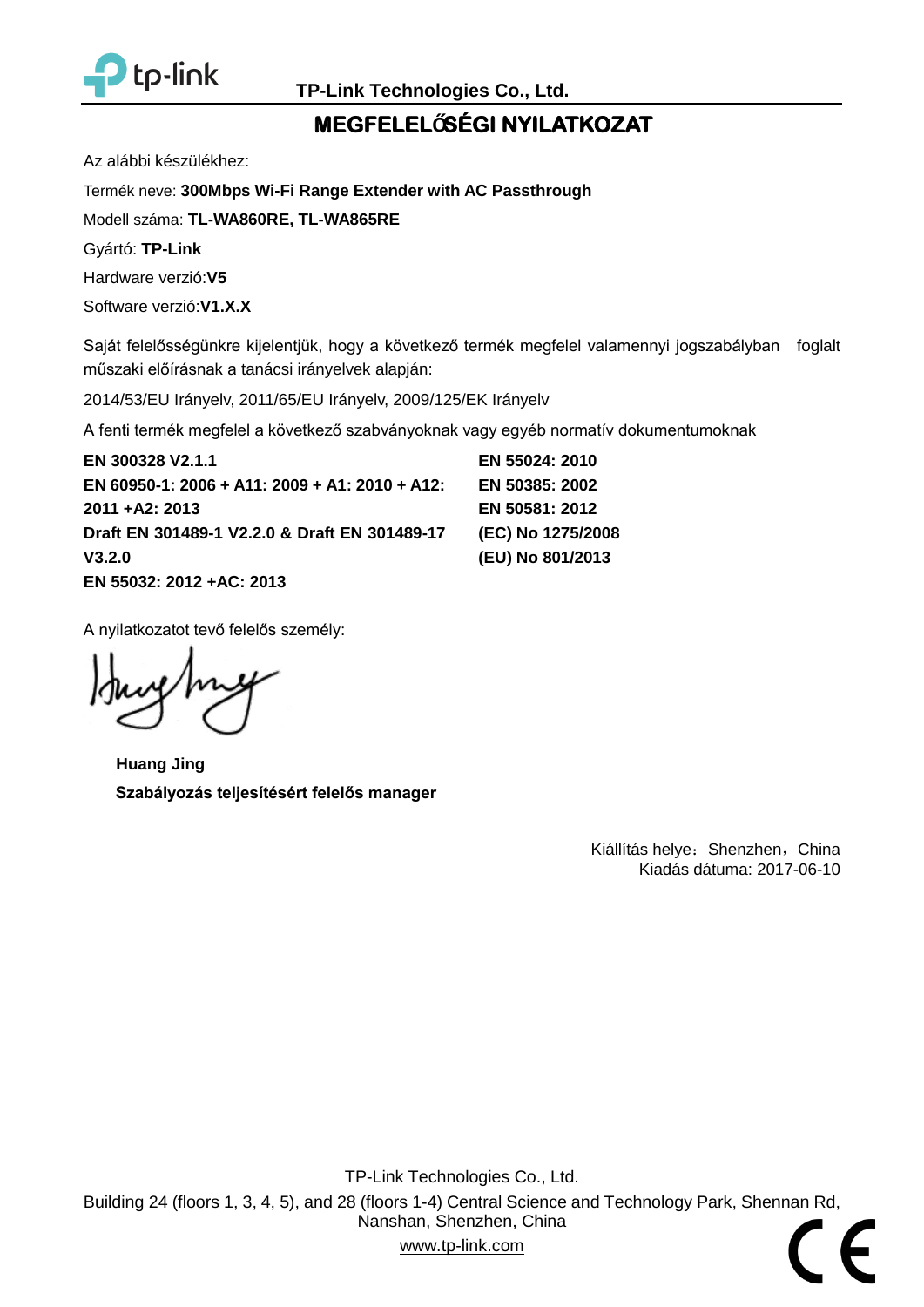

## **DECLARAȚIE DE CONFORMITATE**

Pentru următorul echipament:

Nume produs: **[300Mbps Wi-Fi Range Extender with AC Passthrough](#page-0-2)**

Model: **[TL-WA860RE, TL-WA865RE](#page-0-0)**

Marcă: **TP-Link**

Versiune Hardware:**V5**

Versiune Software:**V1.X.X**

Declarăm pe propria răspundere că produsul de mai sus îndeplineste toate reglementările tehnice aplicabile produsului, conform Directivelor Consiliului:

Directiva 2014/53/UE, Directiva 2011/65/UE, Directiva 2009/125/CE

Produsul menționat mai sus este în conformitate cu următoarele standarde sau alte documente normative:

**[EN 300328 V2.1.1](#page-0-3) [EN 60950-1: 2006 + A11: 2009 + A1: 2010 + A12:](#page-0-3)  [2011 +A2: 2013](#page-0-3) [Draft EN 301489-1 V2.2.0](#page-0-3) & Draft EN 301489-17 [V3.2.0](#page-0-3) [EN 55032: 2012 +AC: 2013](#page-0-3) [EN 55024: 2010](#page-0-3) [EN 50385: 2002](#page-0-3) [EN 50581: 2012](#page-0-3) [\(EC\) No 1275/2008](#page-0-3) [\(EU\) No 801/2013](#page-0-3)**

Persoana responsabilă pentru emiterea acestei declarații:

**Huang Jing Manager Conformitate Regulamente**

Locul emiterii: Shenzhen, China Data emiterii: [2017-06-10](#page-0-1)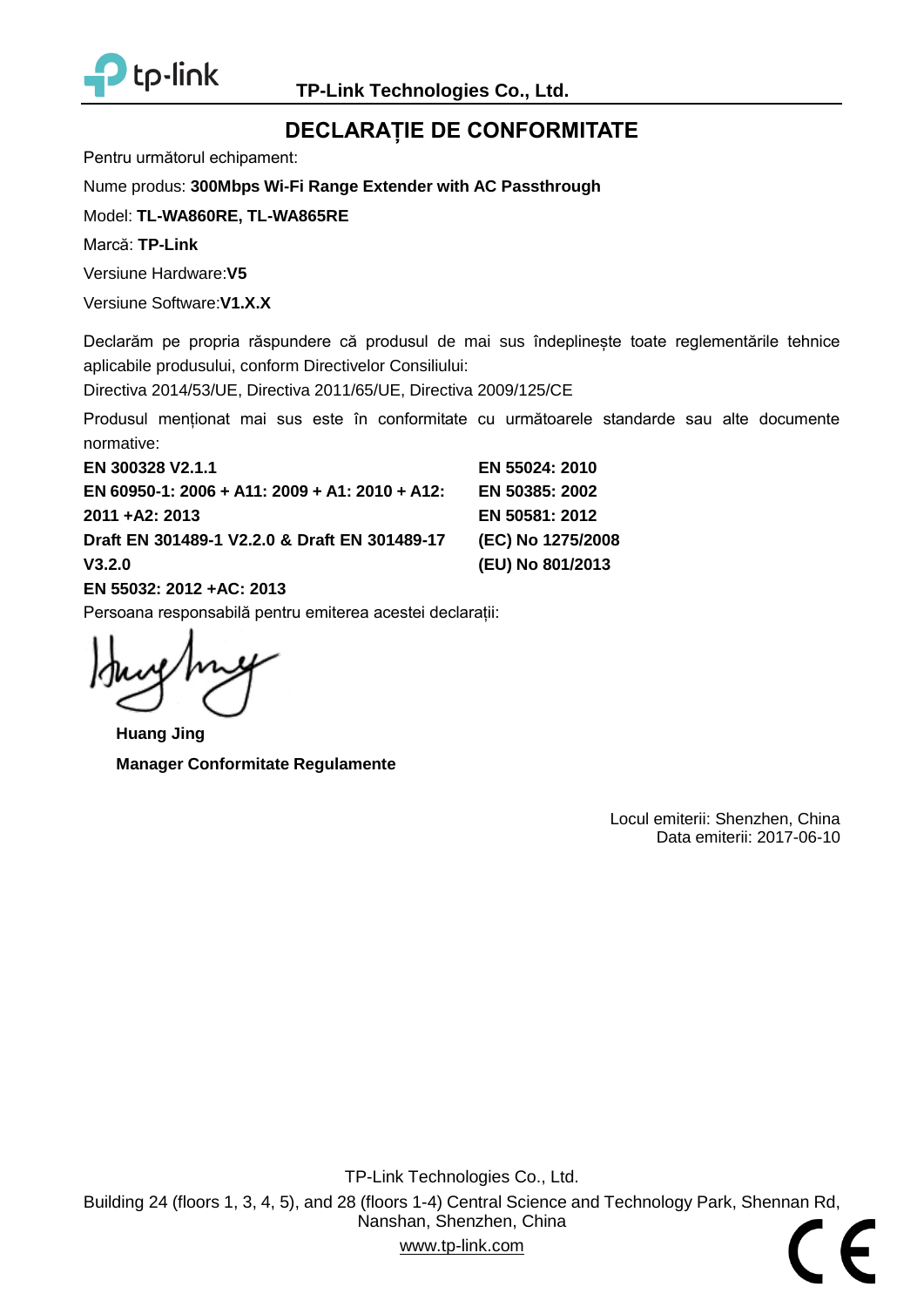

#### **ДЕКЛАРАЦИЯ ЗА СЪОТВЕТСТВИЕ**

За следното оборудване:

Име на продукта: **[300Mbps Wi-Fi Range Extender](#page-0-2) with AC Passthrough**

Номер на модела: **[TL-WA860RE, TL-WA865RE](#page-0-0)**

Търговска марка: **TP-Link**

Версия на хардуера:V5

Версия на софтуера:V1.X.X

Ние декларираме на своя собствена отговорност, че продуктът по-горе отговаря на всички технически нормативни актове, приложими за продукта, в обхвата на Директивите на Съвета, както следва:

Директива 2014/53/EC, Директива 2011/65/ЕC, Директива 2009/125/EO

Горният продукт е в съответствие със следните стандарти или други нормативни документи:

**[EN 300328 V2.1.1](#page-0-3) EN 60950-1: 2006 [+ A11: 2009 + A1: 2010 + A12:](#page-0-3)  [2011 +A2: 2013](#page-0-3) [Draft EN 301489-1 V2.2.0](#page-0-3) & Draft EN 301489-17 [V3.2.0](#page-0-3) [EN 55032: 2012 +AC: 2013](#page-0-3)** Отговорно лице - декларатор:

**Huang Jing Мениджър регулаторна съвместимост**

**[EN 55024: 2010](#page-0-3) [EN 50385: 2002](#page-0-3) [EN 50581: 2012](#page-0-3) [\(EC\) No 1275/2008](#page-0-3) [\(EU\) No 801/2013](#page-0-3)**

> Място на издаване: Shenzhen, China Дата на издаване: [2017-06-10](#page-0-1)

TP-Link Technologies Co., Ltd. Building 24 (floors 1, 3, 4, 5), and 28 (floors 1-4) Central Science and Technology Park, Shennan Rd, Nanshan, Shenzhen, China www.tp-link.com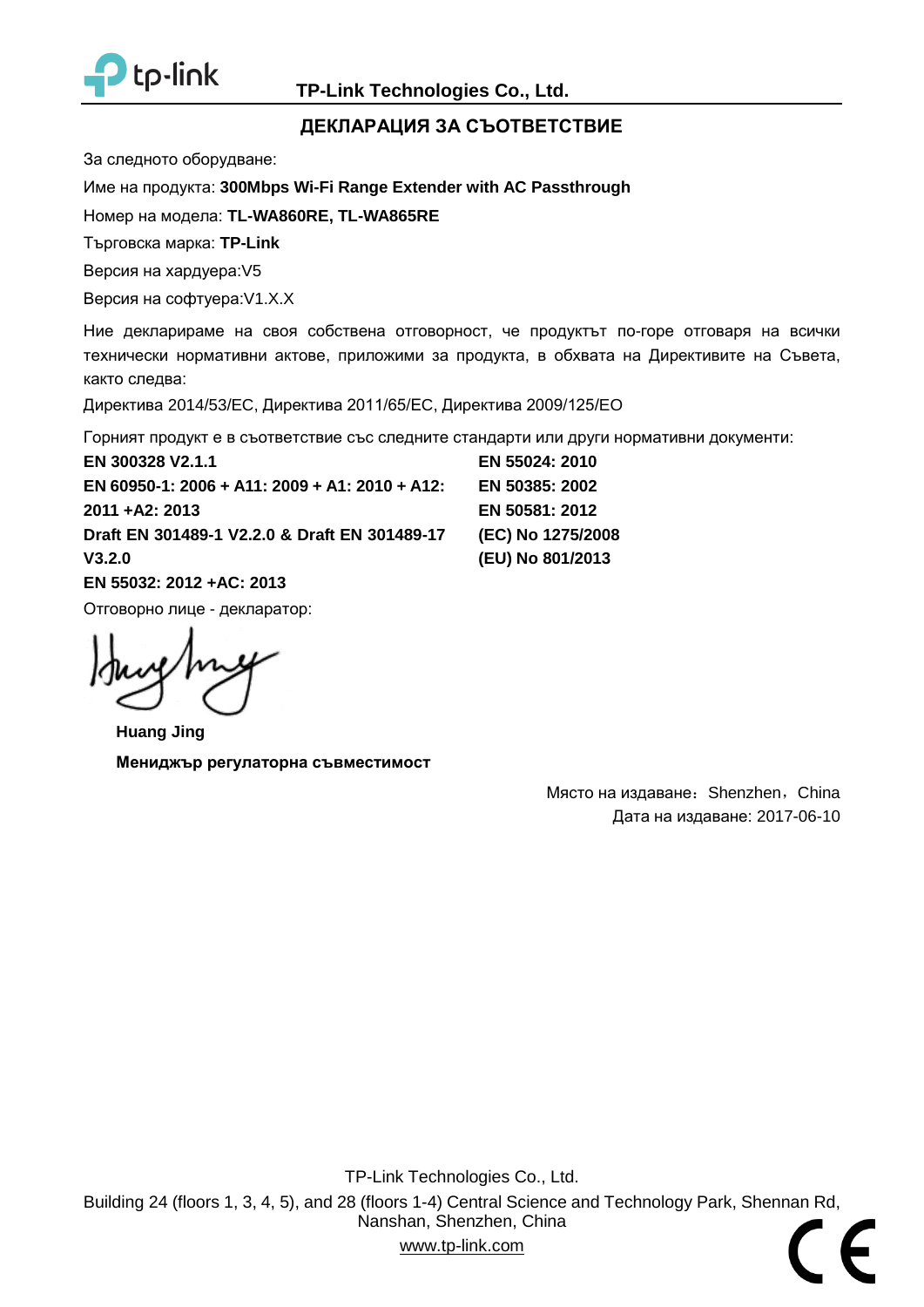

## **ATITIKTIES DEKLARACIJA**

Dėl šios įrangos:

Produkto pavadinimas: **[300Mbps Wi-Fi Range Extender with AC Passthrough](#page-0-2)**

Modelio numeris: **[TL-WA860RE, TL-WA865RE](#page-0-0)**

Prekių ženklai: **TP-Link**

Techninės įrangos versija:**V5**

Programinės įrangos versija:**V1.X.X**

Mes prisiimame visą atsakomybę, kad produktas atitinka visus techninius reglamentus, taikytinus per Tarybos direktyvų produkto taikymo sritį:

Direktyva 2014/53/ES, Direktyvos 2011/65/ES, Direktyva 2009/125/EB

Aukščiau nurodytas gaminys atitinka šiuos standartus ar kitus normatyvinius dokumentus:

**[EN 300328 V2.1.1](#page-0-3)**

**[EN 60950-1: 2006 + A11: 2009 + A1: 2010 + A12:](#page-0-3)  [2011 +A2: 2013](#page-0-3) [Draft EN 301489-1 V2.2.0](#page-0-3) & Draft EN 301489-17 [V3.2.0](#page-0-3)**

**[EN 55032: 2012 +AC: 2013](#page-0-3)** Asmuo, atsakingas už šį pareiškimą:

**Huang Jing Reguliavimo laikymosi direktorius**

**[EN 50581: 2012](#page-0-3) [\(EC\) No 1275/2008](#page-0-3) [\(EU\) No 801/2013](#page-0-3)**

**[EN 55024: 2010](#page-0-3) [EN 50385: 2002](#page-0-3)**

> Išdavimo vieta: Shenzhen, China Išdavimo data: [2017-06-10](#page-0-1)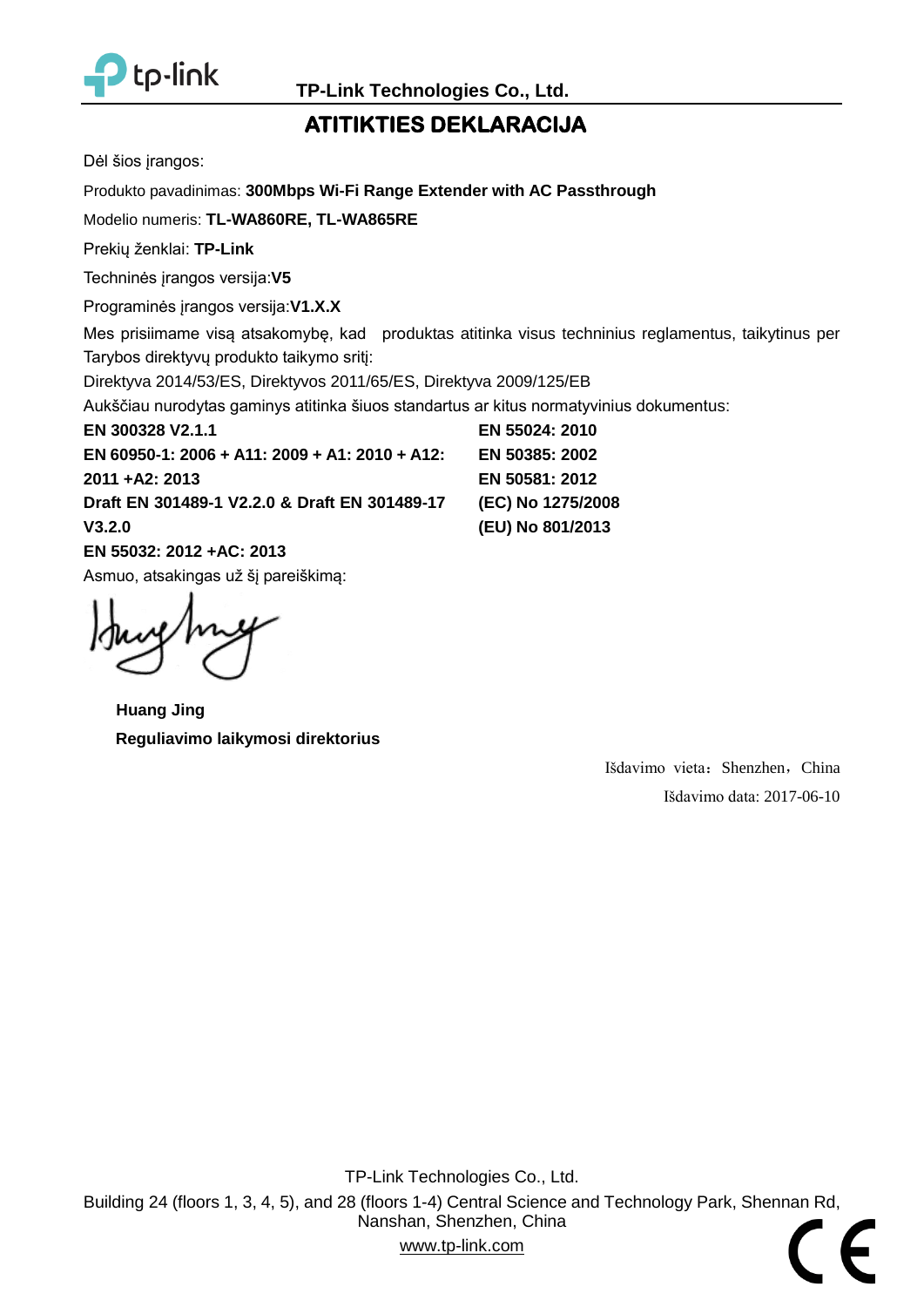

#### **ДЕКЛАРАЦІЯ ПРО ВІДПОВІДНІСТЬ**

Для наступного обладнання:

Назва: **[300Mbps Wi-Fi Range Extender with AC Passthrough](#page-0-2)**

Модель: **[TL-WA860RE,](#page-0-0) TL-WA865RE**

Торгова марка: **TP-Link**

Версія обладнання:**V5**

Версія програмного забезпечення:**V1.X.X**

Даним, ми під нашу повну відповідальність заявляємо, що вищевказаний продукт повністю відповідає всім технічним вимогам, які діють по відношенню до даного продукту у рамках Директив Ради ЄС, а саме:

Директива 2014/53/EU, Директива 2011/65/EU, Директива 2009/125/EC

Вищевказаний продукт відповідає наступним стандартам та іншим нормативним документам:

**[EN 300328 V2.1.1](#page-0-3) EN 60950-1: 2006 [+ A11: 2009 + A1: 2010 + A12:](#page-0-3)  [2011 +A2: 2013](#page-0-3) [Draft EN 301489-1 V2.2.0](#page-0-3) & Draft EN 301489-17 [V3.2.0](#page-0-3) [EN 55032: 2012 +AC: 2013](#page-0-3)**

Особа, яка підписала дану декларацію:

**Huang Jing Керівник з питань дотримання нормативів** 

**[EN 55024: 2010](#page-0-3) [EN 50385: 2002](#page-0-3) [EN 50581: 2012](#page-0-3) [\(EC\) No 1275/2008](#page-0-3) [\(EU\) No 801/2013](#page-0-3)**

> Місце випуску: Shenzhen, China Дата видачі: [2017-06-10](#page-0-1)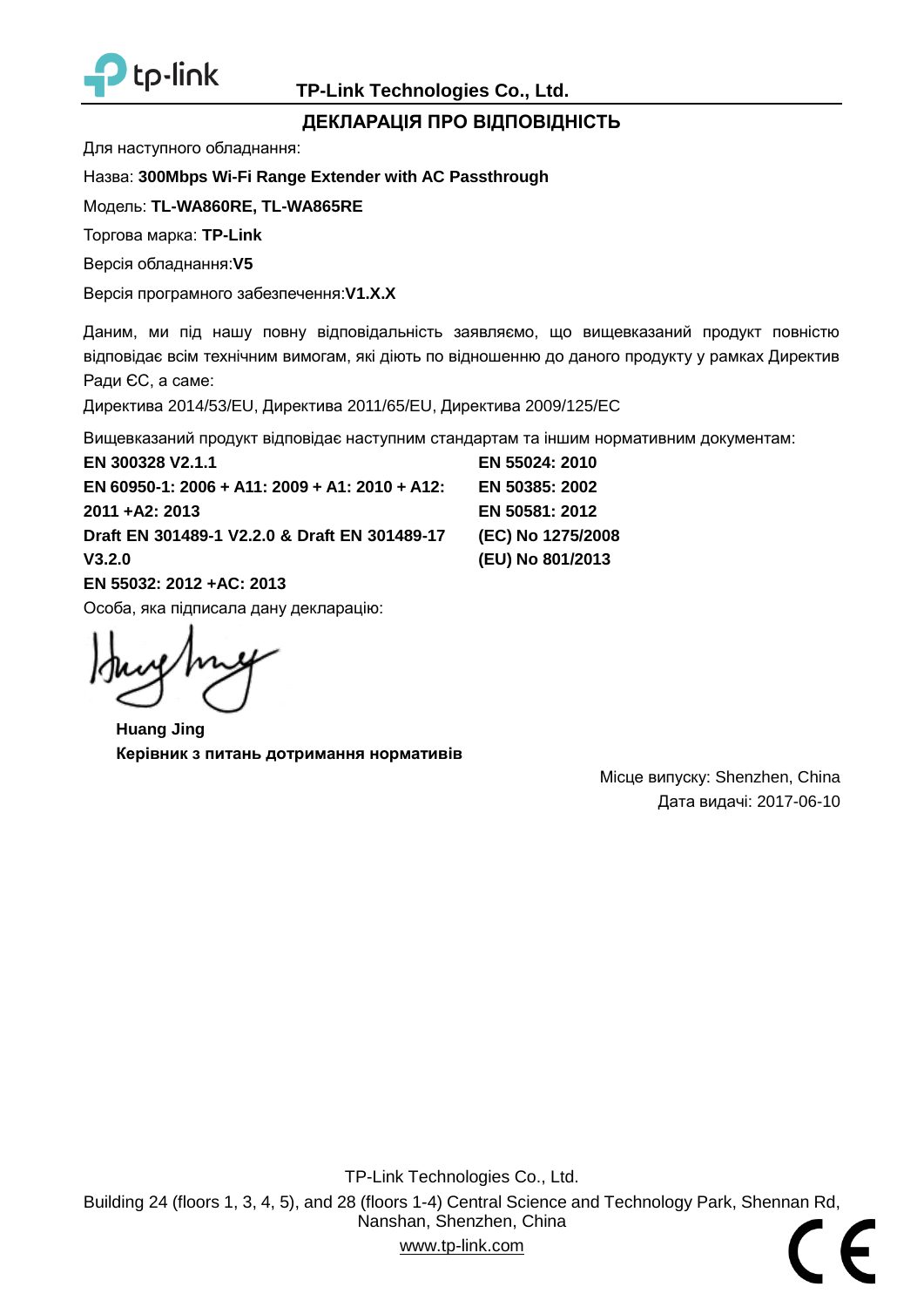

## **IZJAVA O SUKLADNOSTI**

Za sljedeću opremu: **300Mbps Wi-Fi Range Extender with AC Passthrough**

Naziv proizvoda: **300Mbps Wi-Fi Range Extender with AC Passthrough**

Model br.: **TL-WA860RE, TL-WA865RE**

Trgovačka marka:**TP-Link**

Verzija hardvera: **V5**

Verzija softvera: **V1.X.X**

Izjavljujemo pod vlastitom odgovornošću da navedeni proizvod zadovoljava sve tehničke propise koji se

primjenjuju na proizvod u okviru smjernica Vijeća:

Direktiva 2014/53/EU, Direktiva 2011/65/EU, Direktiva 2009/125/EZ

Gore navedeni proizvod u skladu je sa sljedećim normama ili drugim normativnim dokumentima:

**EN 300328 V2.1.1 EN 60950-1: 2006 + A11: 2009 + A1: 2010 + A12: 2011 +A2: 2013 Draft EN 301489-1 V2.2.0 & Draft EN 301489-17 V3.2.0 EN 55032: 2012 +AC: 2013 EN 55024: 2010 EN 50385: 2002 EN 50581: 2012 (EC) No 1275/2008 (EU) No 801/2013**

Osoba odgovorna za davanje ove izjave:

**Huang Jing Upravitelj sukladnosti s propisima**

Mjesto izdavanja: Shenzhen, China Datum izdavanja: 2017-06-10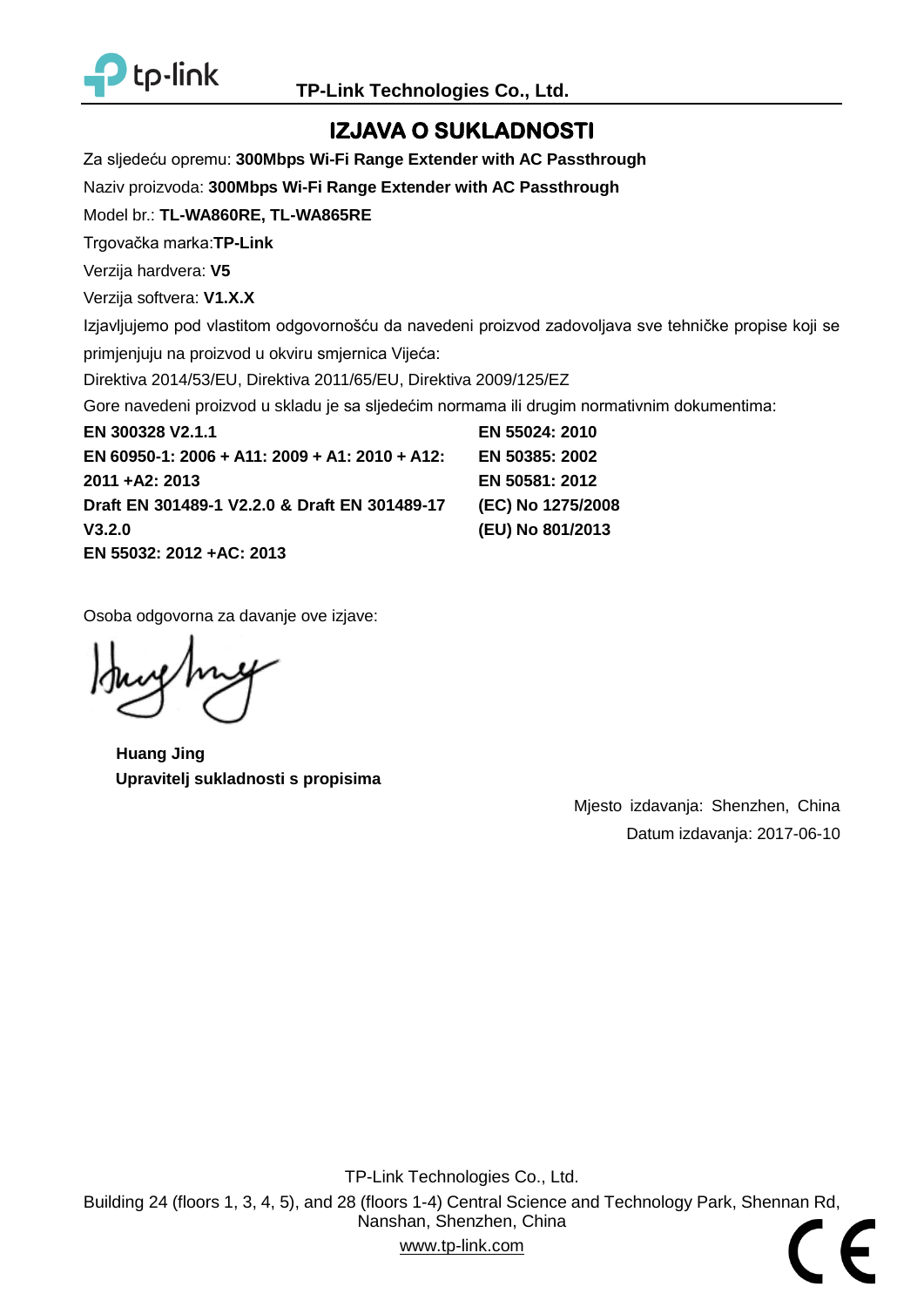

## **IZJAVA O SKLADNOSTI**

Za naslednjo opremo:

Ime izdelka:**300Mbps Wi-Fi Range Extender with AC Passthrough**

Številka modela:**TL-WA860RE, TL-WA865RE**

Blagovna znamka: **TP-Link**

Verzija strojne opreme:**V5**

Verzija programske opreme:**V1.X.X**

Pod lastno odgovornostjo izjavljamo, da zgornji izdelek ustreza vsem tehničnim predpisom, ki se nanašajo nanj v okviru naslednjih Direktiv Sveta:

Direktiva 2014/53/EU, Direktiva 2011/65/EU, Direktiva 2009/125/ES

Zgornji izdelek je skladen z naslednjimi standardi ali drugimi normativnimi dokumenti:

**EN 300328 V2.1.1 EN 60950-1: 2006 + A11: 2009 + A1: 2010 + A12: 2011 +A2: 2013 Draft EN 301489-1 V2.2.0 & Draft EN 301489-17 V3.2.0 EN 55032: 2012 +AC: 2013 EN 55024: 2010 EN 50385: 2002 EN 50581: 2012 (EC) No 1275/2008 (EU) No 801/2013**

Oseba, pooblaščena za pripravo deklaracije:

**Huang Jing Direktor za skladnost s predpisi**

Kraj izdaje:Shenzhen, China Datum izdaje:2017-06-10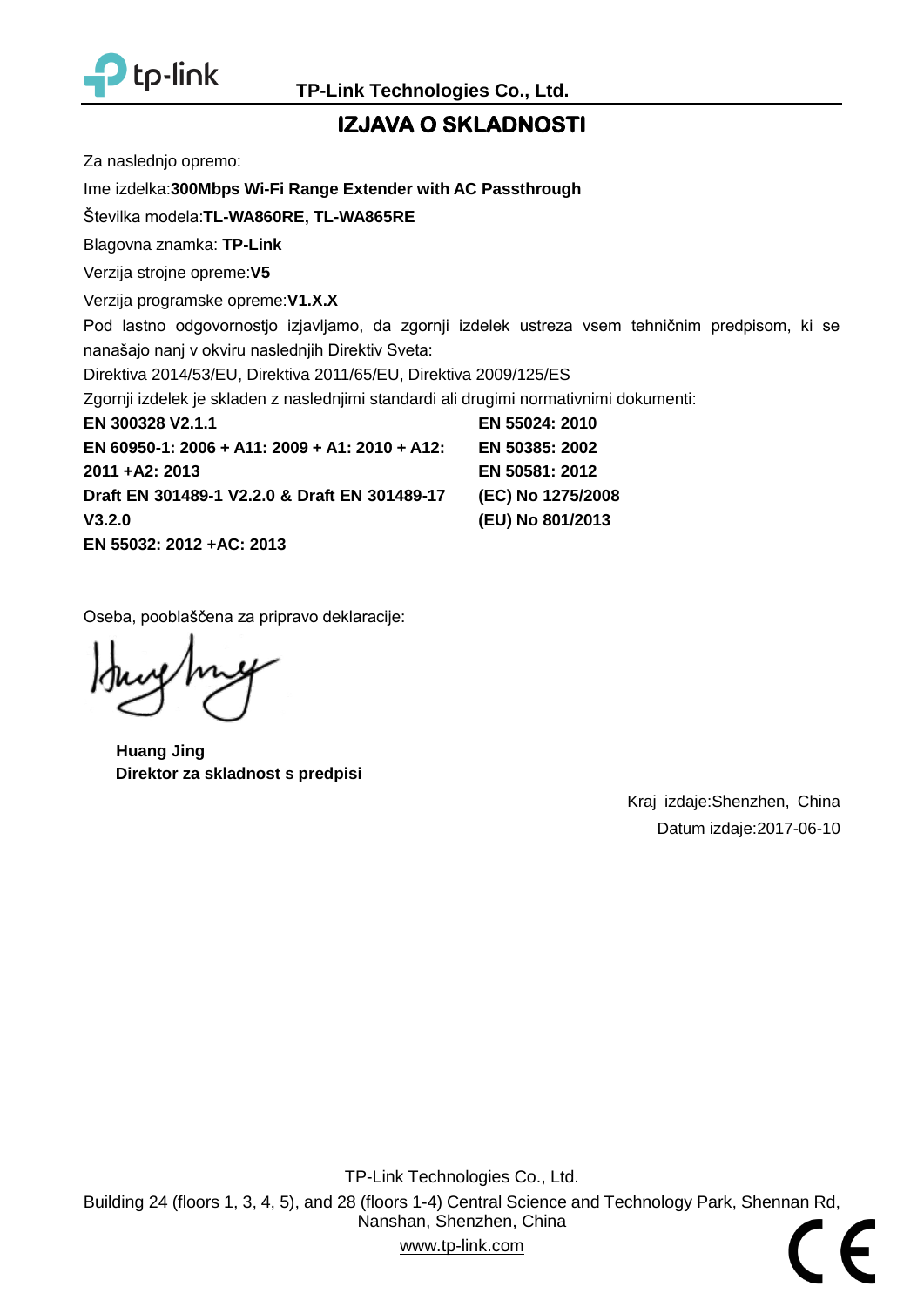

## **ATBILSTĪBAS DEKLARĀCIJA**

Par šādu aprīkojumu:

Iztrādājuma nosaukums: **300Mbps Wi-Fi Range Extender with AC Passthrough**

Modeļa nummurs: **TL-WA860RE, TL-WA865RE**

Preču zīme: **TP-Link**

Aparatūras versija: **V5**

Progammatūras versija: **V1.X.X**

Ar šo mēs paziņojam, ka augstāk minētais izstrādājums, atbilist visām tehniskajām prasībām , kuras piemērojamas Padomes direktīvu ietvaros:

Direktīva 2014/53/EU, Direktīva 2011/65/EU, Direktīva 2009/125/EC

Augstāk minētais izstrādājums atbilst minētajiem stantartiem un citiem normatīvajiem dokumentiem, prasībām.

**EN 300328 V2.1.1 EN 60950-1: 2006 + A11: 2009 + A1: 2010 + A12: 2011 +A2: 2013 Draft EN 301489-1 V2.2.0 & Draft EN 301489-17 V3.2.0 EN 55032: 2012 +AC: 2013**

**EN 55024: 2010 EN 50385: 2002 EN 50581: 2012 (EC) No 1275/2008 (EU) No 801/2013**

Atbildīgā persona par šo deklarāciju:

**Huang Jing Atbilstības kontroles vadītājs**

Izdošanas vieta: Shenzhen, China Izdošanas datums: 2017-06-10